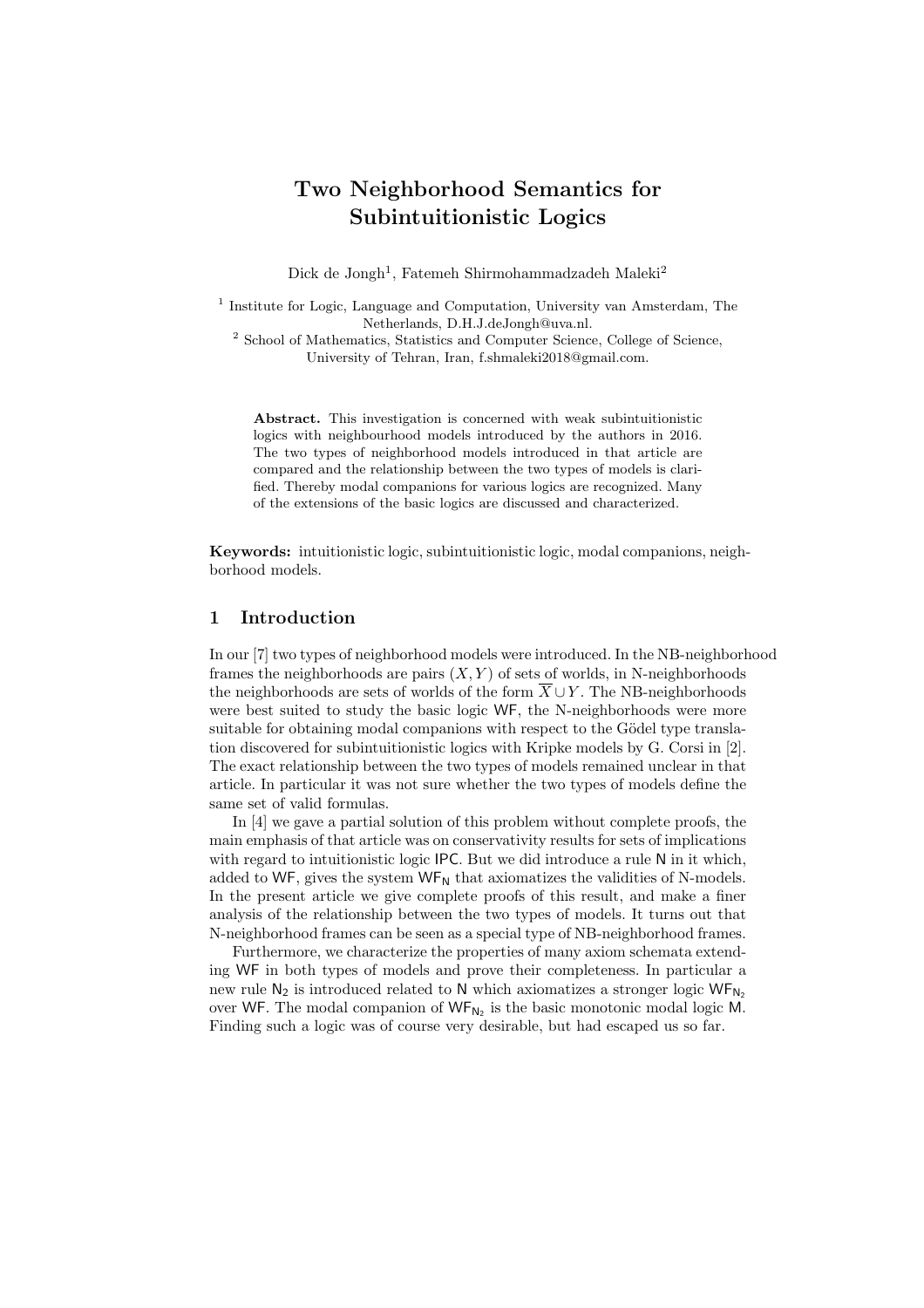In Section 2 we introduce the logic WF and its NB-neighborhood semantics. In Section 3 we introduce the logic  $WF_N$  and its N-neighborhood semantics. In Section 4 we discuss some formulas that highlight the difference between the two types of semantics, and in Section 5 some logics are discussed that extend WF. In section 6 we extend Corsi's Gödel type translations of logics above F into modal logic to the logics above WF and provide modal companions to some of them. We also introduced a new logic  $WF_{N_2}$  with monotonic modal logic M as its modal companion. It is based on a rule  $N_2$  which strengthens the rule N.

### **2 NB-Neighborhood Semantics**

We first recall the most general NB-neighborhood frames introduced in [7] and further studied in [4]. Here we choose general frames as the basic notion, restricting the valuations to a subset of the powerset of the set of worlds. We feel that in the case of neighborhood semantics this is the natural choice. Moreover, in the definition we do not assume that the frames have an omniscient element; we show that those can be added without changing validity. We do not give all the proofs in this section. The missing ones can be found in [7], and, anyhow, very similar ones can be found in the next section on N-neighborhoods.

**Definition 1.**  $\mathfrak{F} = \langle W, NB, \mathcal{X} \rangle$  *is an NB-Neighborhood Frame if W is a non-empty set and*  $X$  *is a non-empty collection of subsets of*  $W$  *such that*  $\emptyset$  *and W belong to X*, and *X is closed under*  $\cup$ ,  $\cap$  *and*  $\rightarrow$  *defined by* 

$$
U \to V := \{ w \in W \mid (U, V) \in NB(w) \},
$$

and *NB* is a function from *W* into  $P((X)^2)$  such that

$$
\forall w \in W, \ \forall X, Y \in \mathcal{X}, \ (X \subseteq Y \ \Rightarrow \ (X, Y) \in NB(w)).
$$

*In an NB-Neighborhood Model*  $\mathfrak{M} = \langle W, NB, \mathcal{X}, V \rangle$ ,  $V : At \rightarrow \mathcal{X}$  *is a valuation function on the set of propositional variables At.*

In an NB-neighborhood frame, if there exists an element  $g \in W$  such that

$$
NB(g) = \{(X, Y) \in \mathcal{X}^2 \mid X \subseteq Y\},\
$$

then *g* is called **omniscient** and we call such frames **rooted NB-neighborhood frames**.

**Definition 2.** (*Truth*) *Let*  $\mathfrak{M} = \langle W, NB, \mathcal{X}, V \rangle$  *be an NB-neighborhood model* and  $w \in W$ . Truth of a propositional formula in a world w is defined inductively *as follows.*

1.  $\mathfrak{M}, w \Vdash p \qquad \Leftrightarrow \quad w \in V(p);$ 2.  $\mathfrak{M}, w \Vdash A \wedge B \Leftrightarrow \mathfrak{M}, w \Vdash A \text{ and } \mathfrak{M}, w \Vdash B;$ *3.*  $\mathfrak{M}, w \Vdash A \lor B$   $\Leftrightarrow$   $\mathfrak{M}, w \Vdash A$  or  $\mathfrak{M}, w \Vdash B$ ;  $\mathcal{A}$ *.*  $\mathfrak{M}, w \Vdash A \to B \Leftrightarrow (A^{\mathfrak{M}}, B^{\mathfrak{M}}) \in NB(w);$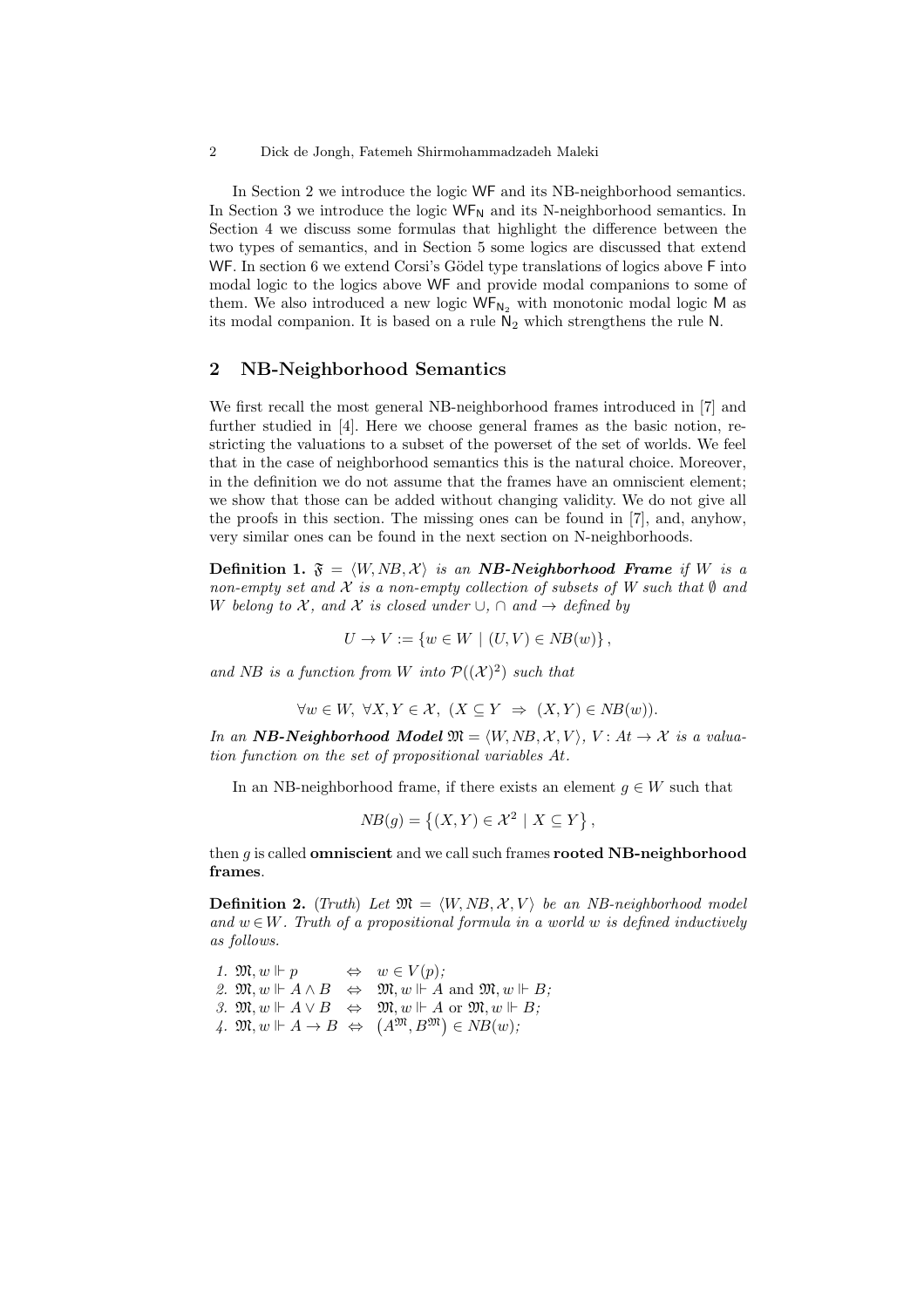*5.* M*, w* 1*⊥,*

*where*  $A^{\mathfrak{M}} := \{w \in W \mid \mathfrak{M}, w \Vdash A\}$ . Sets  $X \subseteq W$  *such that*  $X = A^{\mathfrak{M}}$  *are called definable*; *A is valid in*  $\mathfrak{M}, \mathfrak{M} \Vdash A$ , *if for all*  $w \in W$ ,  $\mathfrak{M}, w \Vdash A$ . We write  $\Vdash A$ *if*  $\mathfrak{M} \Vdash A$  *for all*  $\mathfrak{M}$ *. Also we define*  $\Gamma \Vdash A$  *iff for all*  $\mathfrak{M}$ *, w*  $\in \mathfrak{M}$ *, if*  $\mathfrak{M}$ *, w*  $\Vdash \Gamma$ *then*  $\mathfrak{M}, w \Vdash A$ .

**Proposition 1.** *If*  $\mathfrak{M} = \langle W, NB, \mathcal{X}, V \rangle$  *is an NB-neighborhood model then*  $\mathfrak{M}$ *can be extended by adding an omniscient world to obtain a rooted NB-neighborhood model*  $\mathfrak{M}'$  *such that for all formulas A and for all*  $w \in W$ *,* 

$$
\mathfrak{M}, w \Vdash A \quad \text{iff} \quad \mathfrak{M}', w \Vdash A.
$$

*Proof.* We add a world g to *W* and make a new model  $\mathfrak{M}' = \langle W', NB', \mathcal{X}', V' \rangle$ , with  $W' = W \cup \{g\}, \mathcal{X}' = \{X, X \cup g \mid X \in \mathcal{X}\},\$  for all propositional letters p,  $(p)^{\mathfrak{M}'} = (p)^{\mathfrak{M}}, \text{ and for all } w \in W \text{ and } g:$ 

$$
NB'(g) = \left\{ (X, Y) \in \mathcal{X}'^2 \mid X \subseteq Y \right\},
$$
  
\n
$$
NB'(w) = NB(w) \cup \left\{ (X, Y \cup \{g\}) \mid (X, Y) \in NB(w) \right\}
$$
  
\n
$$
\cup \left\{ (X \cup \{g\}, Y) \mid (X, Y) \in NB(w) \right\}
$$
  
\n
$$
\cup \left\{ (X \cup \{g\}, Y \cup \{g\}) \mid (X, Y) \in NB(w) \right\}.
$$

The proof is by induction on *A*. The case where *A* is a proposition letter follows by definition. Conjunction and disjunction are easy. Now assume  $\mathfrak{M}, w \Vdash B \to C$ , then  $(B^{\mathfrak{M}}, C^{\mathfrak{M}}) \in NB(w)$ . By induction hypothesis we have  $B^{\mathfrak{M}} = B^{\mathfrak{M}'} \cap W$ and  $C^{\mathfrak{M}} = C^{\mathfrak{M}'} \cap W$ . So by definition of *NB'*:

$$
(B^{\mathfrak{M}'}, C^{\mathfrak{M}'}) \in NB'(w).
$$

That is  $\mathfrak{M}', w \Vdash B \to C$ .

Next assume  $\mathfrak{M}'$ ,  $w \Vdash B \to C$ . Then  $(B^{\mathfrak{M}'}, C^{\mathfrak{M}'}) \in NB'(w)$ . So by induction hypothesis and definition of *NB'*,  $(B^{\mathfrak{M}}, C^{\mathfrak{M}}) \in NB(w)$ . That is  $\mathfrak{M}, w \Vdash B \rightarrow$ *C*.  $\Box$ 

**Corollary 1.** *Validity in NB-neighborhood frames and rooted NB-neighborhood frames is the same.*

**Theorem 1.** *Let* M *be a rooted NB-neighborhood model, then:*

*1.*  $\mathfrak{M} \Vdash A \rightarrow B$  *iff*  $A^{\mathfrak{M}} \subseteq B^{\mathfrak{M}}$ . *2.*  $\mathbb{H}$  *A* → *B iff for all models*  $\mathfrak{M}$ *, A*<sup>M</sup> ⊂ *B*<sup>M</sup>.

*Proof.* The easy proof can be found in [7].

 $\Box$ 

**Definition 3.** WF *is the logic given by the following axioms and rules,*

*1.*  $A \rightarrow A \vee B$  **2.**  $B \rightarrow A \vee B$  $4. A \wedge B \rightarrow A$  5.  $A \wedge B \rightarrow B$ *A A→B B*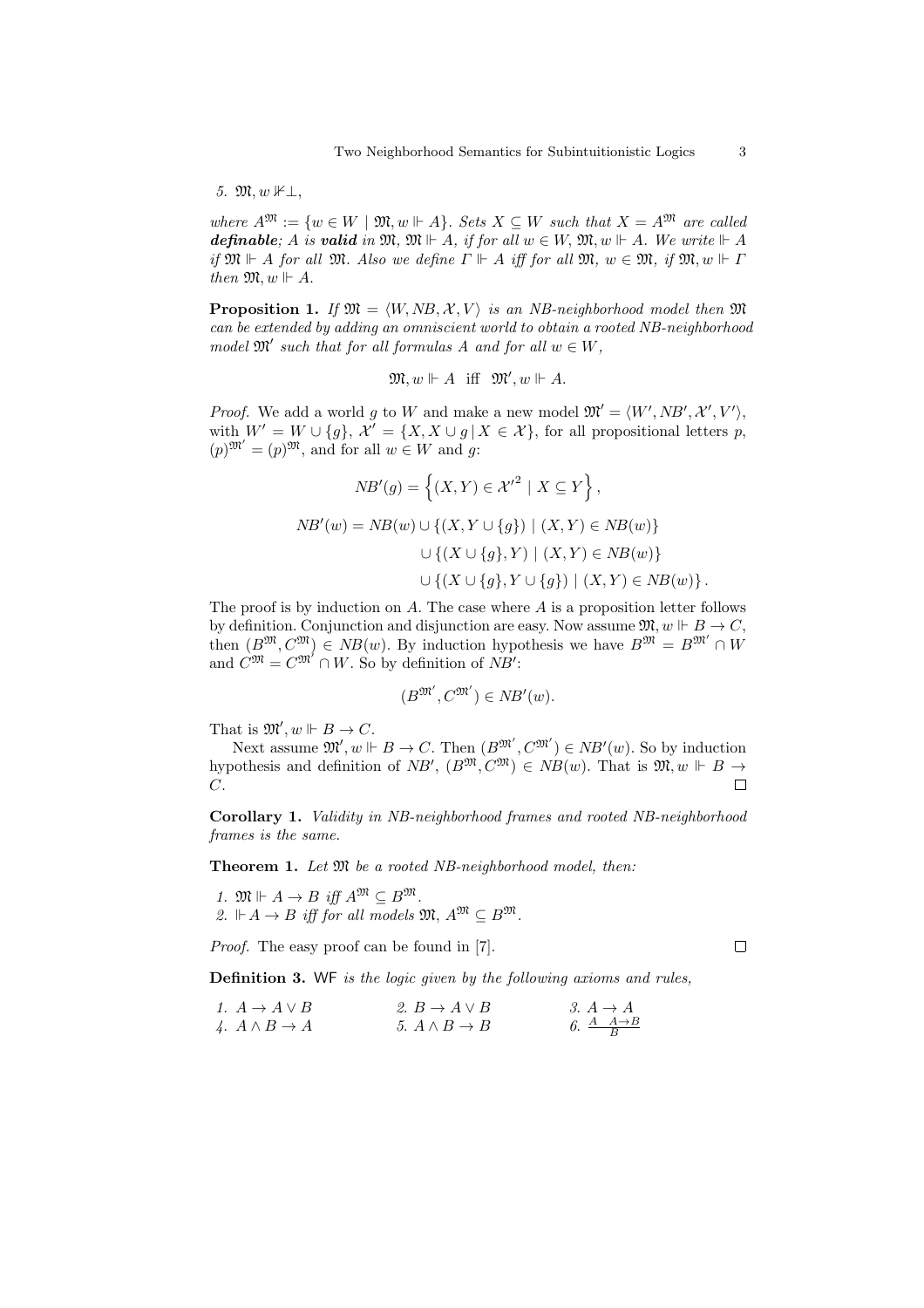7. 
$$
\frac{A \rightarrow B \quad A \rightarrow C}{A \rightarrow B \land C}
$$
  
\n8. 
$$
\frac{A \rightarrow C \quad B \rightarrow C}{A \lor B \rightarrow C}
$$
  
\n9. 
$$
\frac{A \rightarrow B \quad B \rightarrow C}{A \rightarrow C}
$$
  
\n10. 
$$
\frac{A}{B \rightarrow A}
$$
  
\n11. 
$$
\frac{A \leftrightarrow B \quad C \leftrightarrow D}{(A \rightarrow C) \leftrightarrow (B \rightarrow D)}
$$
  
\n12. 
$$
\frac{A \quad B}{A \land B}
$$
  
\n13. 
$$
A \land (B \lor C) \rightarrow (A \land B) \lor (A \land C)
$$
  
\n14. 
$$
\perp \rightarrow A
$$

In this paper we are not concerned with negation. The results are independent of the inclusion of Axiom 14. In this section  $\vdash$  will mean  $\vdash_{\mathsf{WF}}$ .

**Definition 4.** We define  $\Gamma \vdash A$  if there is a derivation of A from  $\Gamma$  and the*orems of* WF *using the rules*  $\frac{A}{A \wedge B}$  *and*  $\frac{A}{B}$  *A* $\rightarrow$ *B where in the latter case the restriction is that*  $A \rightarrow B$  *has to be provable in* WF.

**Theorem 2.** (*Weak Deduction Theorem*)  $A \vdash B$  *iff*  $\vdash A \rightarrow B$ *.* 

*Proof.* The proof can be found in [7].

**Theorem 3.** *The logic* WF *is sound with respect to the class of rooted NBneighborhood frames.*

 $\Box$ 

 $\Box$ 

*Proof.* The proof uses Theorem 1 and can be found in [7].  $\Box$ 

**Theorem 4.** *The logic* WF *is sound with respect to the class of NB-neighborhood frames.*

*Proof.* Assume  $\Gamma \vdash A$ . We want to show that  $\Gamma \Vdash A$ . Let M be an *NB*neighborhood model such that  $\mathfrak{M}, w \Vdash \Gamma$ . Then by Proposition 1, there exists rooted *NB*-neighborhood model  $\mathfrak{M}'$  such that  $\mathfrak{M}'$ , *w*  $\Vdash$  *Γ*. So, by Theorem 3,  $\mathfrak{M}'$ ,  $w \Vdash A$  and then by Proposition 1, we can conclude that  $\mathfrak{M}, w \Vdash A$ . That is *Γ A*.  $\Box$ 

**Theorem 5.** *The logic* WF *is strongly complete with respect to the class of NBneighborhood frames.*

*Proof.* The proof can be found in [7].

**3 N-Neighborhood Semantics**

In this section we recall the N-neighborhoods, also introduced in [7]. In [4] the relationship with NB-neighborhoods was clarified to a certain extent, but here with give a much fuller explantion of the connections and differences, and we give complete proofs.

**Definition 5.**  $\mathfrak{F} = \langle W, N, \mathcal{X} \rangle$  *is an N-Neighborhood Frame if W is a nonempty set,*  $X$  *is a non-empty collection of subsets of*  $W$  *such that*  $\emptyset$  *and*  $W$ *belong to X*, and *X is closed under*  $\cup$ ,  $\cap$  *and*  $\rightarrow$  *defined by* 

$$
U \to V := \{ w \in W \mid \overline{U} \cup V \in N(w) \},
$$

*N* is a function from *W* into  $P(X)$ , and for each  $w \in W$ ,  $W \in N(w)$ .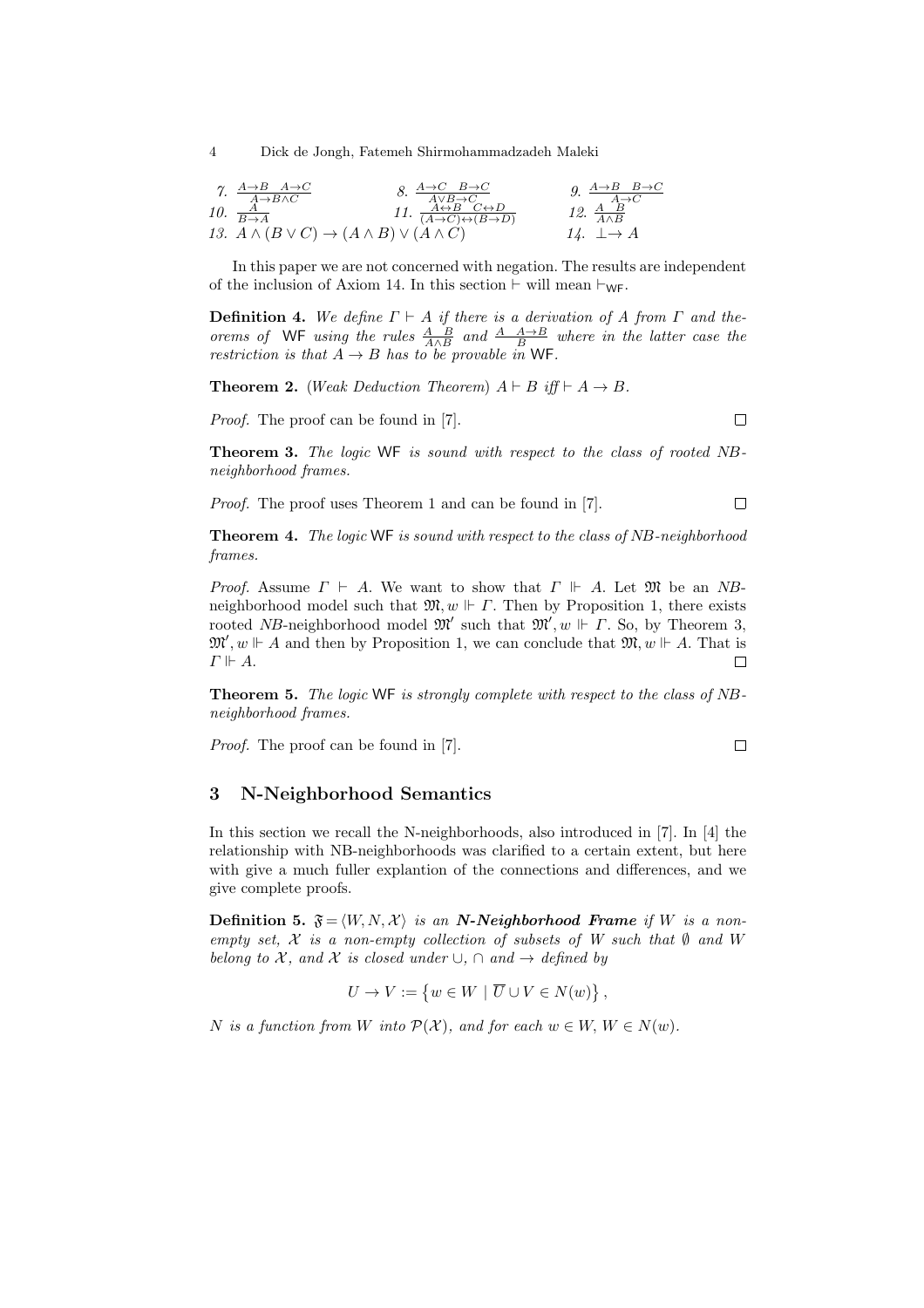*Valuation*  $V: At \rightarrow \mathcal{X}$  *makes*  $\mathfrak{M} = \langle W, N, \mathcal{X}, V \rangle$  *an* **N-Neighborhood** *Model with the clause:*

$$
\mathfrak{M}, w \Vdash A \to B \Leftrightarrow \{v \mid v \Vdash A \Rightarrow v \Vdash B\} = \overline{A^{\mathfrak{M}}} \cup B^{\mathfrak{M}} \in N(w),
$$

*and A is valid in*  $\mathfrak{M}$ *,*  $\mathfrak{M}$   $\vdash$  *A, if for all*  $w \in W$ *,*  $\mathfrak{M}$ *,*  $w \Vdash$  *A. We write*  $\Vdash$  *A if*  $\mathfrak{M} \Vdash A$  *for all*  $\mathfrak{M}$ *. Also we define*  $\Gamma \Vdash A$  *iff for all*  $\mathfrak{M}, w \in \mathfrak{M}$ *, if*  $\mathfrak{M}, w \Vdash \Gamma$  *then*  $\mathfrak{M}, w \Vdash A.$ 

In N-neighborhood frames, if there exists element  $q \in W$ , such that  $N(q) =$ *{W}*, then *g* is called **omniscient** and we call such frames, **rooted N-neighborhood frames**.

**Proposition 2.** *If*  $\mathfrak{M} = \langle W, N, \mathcal{X}, V \rangle$  *is an N-neighborhood model then*  $\mathfrak{M}$  *can be extended by adding an omniscient world to obtain a rooted N-neighborhood model*  $\mathfrak{M}'$  *such that for all formulas A and for all*  $w \in W$ *,* 

$$
\mathfrak{M}, w \Vdash A \quad \text{iff} \quad \mathfrak{M}', w \Vdash A.
$$

*Proof.* The proof can be found in [7].

 $\Box$ 

**Corollary 2.** *Validity in N-neighborhood frames and rooted N-neighborhood frames is the same.*

**Theorem 6.** *Let* M *is a rooted N-neighborhood model, then:*

*I.*  $\mathfrak{M} \Vdash A \to B$  *iff*  $A^{\mathfrak{M}} \subseteq B^{\mathfrak{M}}$ . *2.*  $\Vdash A → B$  *iff for all models*  $\mathfrak{M}, A^{\mathfrak{M}} ⊆ B^{\mathfrak{M}}$ *.* 

*Proof.* (1) Assume  $\mathfrak{M} \Vdash A \to B$ . Then, for all  $w \in \mathfrak{M}$ ,  $\overline{A^{\mathfrak{M}}} \cup B^{\mathfrak{M}} \in N(w)$ . Therefore  $\overline{A^{\mathfrak{M}}} \cup B^{\mathfrak{M}} = W$ , since  $N(q) = \{W\}$ . So  $A^{\mathfrak{M}} \subseteq B^{\mathfrak{M}}$ . For the other direction, by assumption we have  $\overline{A^{\mathfrak{M}}} \cup B^{\mathfrak{M}} = W$ , so, for all  $w \in \mathfrak{M}, \overline{A^{\mathfrak{M}}} \cup B^{\mathfrak{M}} \in$  $N(w)$ , i.e.  $\mathfrak{M} \Vdash A \to B$ .

(2) Follows immediately from (1).

$$
\sqcup\!\!\sqcup
$$

In [7] the question whether validity in NB-neighborhoods and N-neighborhoods is the same was left unsolved. In  $[4]$  it was discovered that the difference resides in the rule N. To the system WF we add this rule to obtain the logic  $WF_N$ :

$$
\frac{A \to B \lor C \quad C \to A \lor D \quad A \land C \land D \to B \quad A \land C \land B \to D}{(A \to B) \leftrightarrow (C \to D)} \qquad (\mathsf{N})
$$

As usual a rule like N is considered to be valid on a frame  $\tilde{\mathfrak{F}}$  if, on each  $\mathfrak{M}$ on  $\tilde{\mathfrak{F}}$  on which the premises of the rule are valid, the conclusion is valid as well. In the picture below the idea behind the rule is exhibited. The conclusion  $(A \rightarrow B) \leftrightarrow (C \rightarrow D)$  of the rule is valid if  $\overline{A} \cup B = \overline{C} \cup D$  or equivalently if  $A \cap \overline{B} = C \cap \overline{D}$  or if  $A \backslash B = C \backslash D$ . In the picture the latter is the grey part. The four assumptions of the rule force the picture to be essentially as given (e.g.  $A \rightarrow B \vee C$  means  $A \subseteq B \cup C$  and make sure that indeed  $A \setminus B = C \setminus D$ .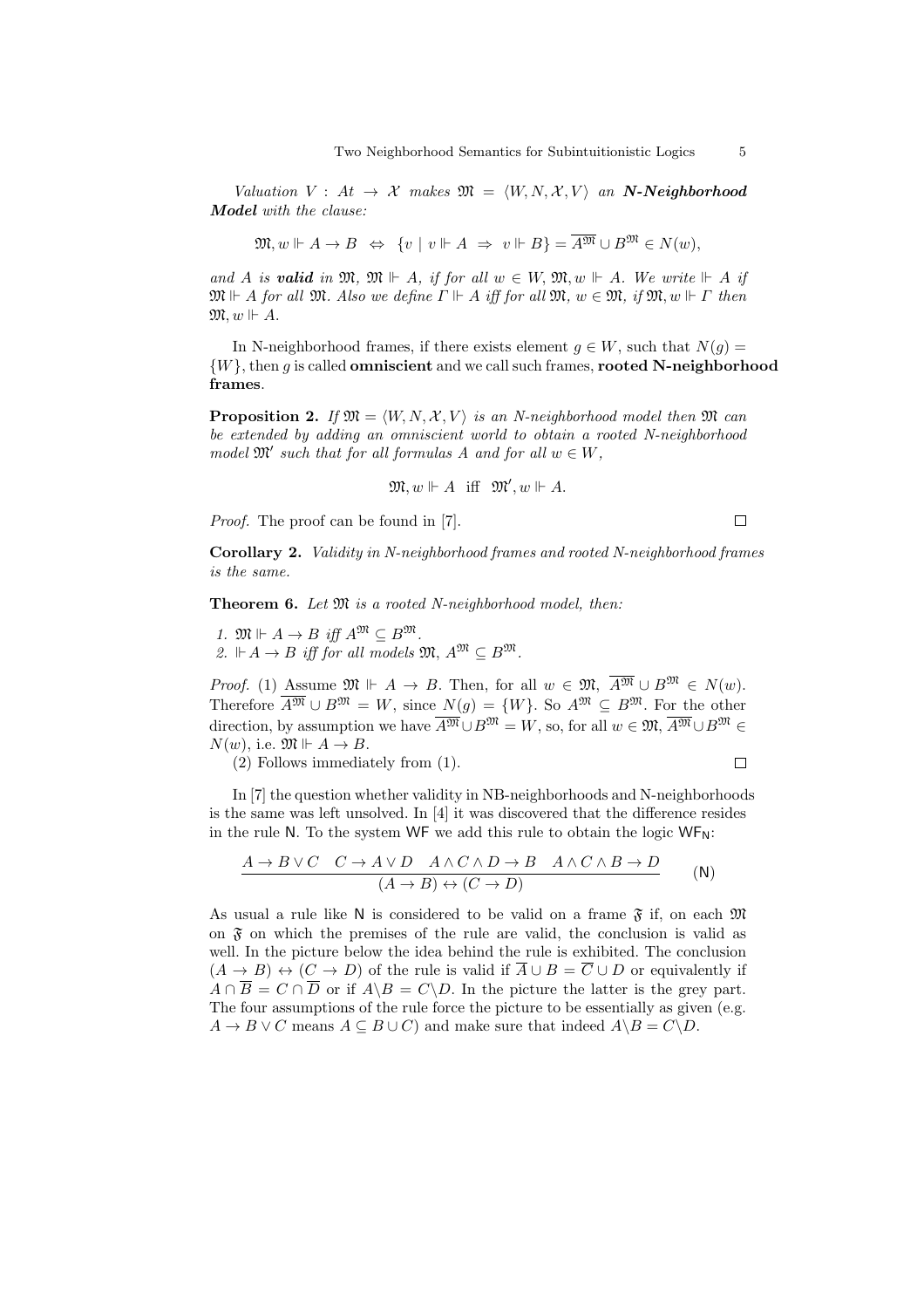

**Definition 6.** We define  $Γ$   $\vdash_{\mathsf{WF}_{\mathsf{N}}} A$  *if there is a derivation of A from*  $Γ$  *and theorems of*  $WF_N$  *using the rules*  $\frac{A}{A \wedge B}$  *and*  $\frac{A}{B} \wedge \frac{A \rightarrow B}{B}$ , *where in the latter case the restriction is that*  $A \rightarrow B$  *has to be provable in*  $WF_N$ *.* 

**Theorem 7.** (*Weak Deduction Theorem*)  $A \vdash_{\mathsf{WF}_{\mathsf{N}}} B$  *iff*  $\vdash_{\mathsf{WF}_{\mathsf{N}}} A \rightarrow B$ *.* 

*Proof.* ⇒: By induction on the length of the proof.

If *B* is an axiom. Then  $\vdash$  *B*, so by rule 10,  $\vdash$  *A*  $\rightarrow$  *B*.

If  $A \vdash A$  is covered by  $\vdash A \rightarrow A$ .

If  $A \vdash B$  and  $A \vdash C$ , then by the induction hypothesis  $\vdash A \rightarrow B$  and  $\vdash A \rightarrow C$ , so by rule 7 we obtain  $\vdash A \to B \land C$ .

If  $A \vdash B$  and  $\vdash B \rightarrow C$ , then by the induction hypothesis  $\vdash A \rightarrow B$ , so by rule 9 we obtain  $\vdash A \rightarrow C$ .

*⇐*: This is the use of modus ponens that is allowed.

 $\Box$ 

**Theorem 8.** The logic  $WF_N$  is sound with respect to the class of rooted N*neighborhood frames.*

*Proof.* Recall that, by Theorem 6(1), for all  $E, F, \mathfrak{M} \Vdash E \to F$  iff  $E^{\mathfrak{M}} \subset F^{\mathfrak{M}}$ . We only check rule (N). Assume,

1.  $\mathfrak{M} \Vdash A \to B \lor C$ , i.e.  $A^{\mathfrak{M}} \subseteq B^{\mathfrak{M}} \cup C^{\mathfrak{M}}$ 

2.  $\mathfrak{M} \Vdash C \to A \lor D$ , i.e.  $C^{\mathfrak{M}} \subseteq A^{\mathfrak{M}} \cup D^{\mathfrak{M}}$ ,

3.  $\mathfrak{M} \Vdash A \wedge C \wedge D \to B$ , i.e.  $A^{\mathfrak{M}} \cap C^{\mathfrak{M}} \cap D^{\mathfrak{M}} \subseteq B^{\mathfrak{M}},$ 

 $4. \mathfrak{M} \Vdash A \wedge C \wedge B \to D$ , i.e.  $A^{\mathfrak{M}} \cap C^{\mathfrak{M}} \cap B^{\mathfrak{M}} \subseteq D^{\mathfrak{M}}$ .

To get the conclusion  $(A \to B) \leftrightarrow (C \to D)$  it is sufficent to prove that  $A^{\mathfrak{M}} \cup$  $B^{\mathfrak{M}} = \overline{C^{\mathfrak{M}}} \cup D^{\mathfrak{M}}$  because then  $w \Vdash A \to B$  iff  $w \Vdash C \to D$  and hence  $(A \to B)$  $B)$ <sup>M</sup> =  $(C \rightarrow D)$ <sup>M</sup>. By symmetry, it will suffice to show that  $\overline{A^{2M}} \cup B^{2M} \subseteq$  $C^{\mathfrak{M}} \cup D^{\mathfrak{M}}$ . Let  $w \in \overline{A^{\mathfrak{M}}} \cup B^{\mathfrak{M}}$ . Then  $w \in \overline{A^{\mathfrak{M}}}$  or  $(w \in A^{\mathfrak{M}})$  and  $w \in B^{\mathfrak{M}}$ . If *w*  $\in \overline{A^{\mathfrak{M}}}$ , we distinguish the cases *w* ∈ *D*<sup>M</sup> and *w* ∈ *D*<sup>M</sup>. In the first case we are done directly. In the second case, we can conclude from (2) that  $w \in \overline{C^{ \mathfrak{M}}}$  and we are done as well. If  $w \in A^{\mathfrak{M}}$  and  $w \in B^{\mathfrak{M}}$ , we distinguish the cases  $w \in \overline{C^{\mathfrak{M}}}$ and  $w \in C^{\mathfrak{M}}$ . In the first case we are done directly. In the second case, we can conclude from (4) that  $w \in D^{\mathfrak{M}}$  and we are done as well. П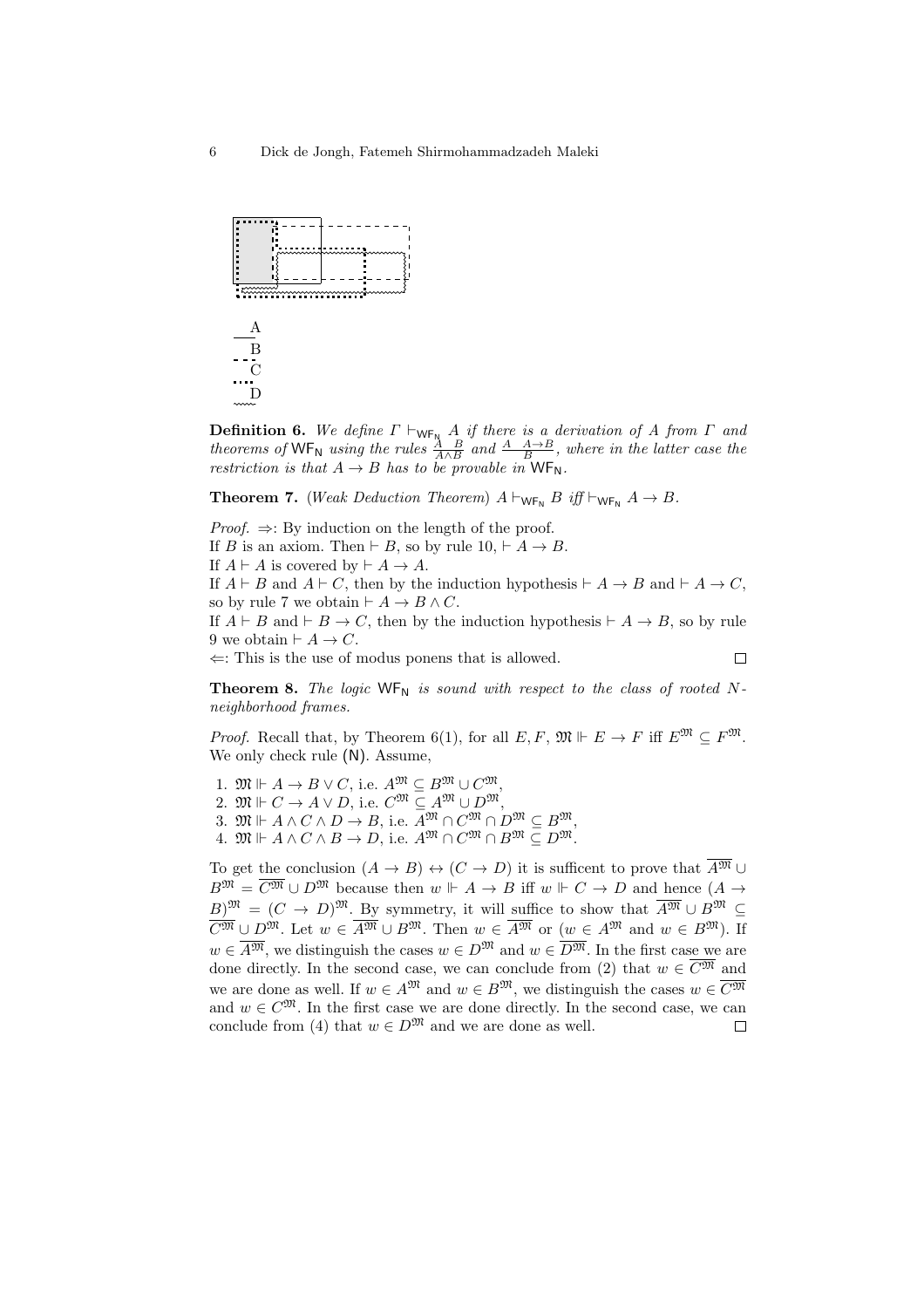**Theorem 9.** *The logic*  $WF_N$  *is sound with respect to the class of N-neighborhood frames.*

*Proof.* By Proposition 2 and Theorem 8.

*Remark 1.* The rule 11 follows from rule N, by:

| 1. $\vdash A \leftrightarrow C$                                 | Assumption                  |
|-----------------------------------------------------------------|-----------------------------|
| 2. $\vdash B \leftrightarrow D$                                 | Assumption                  |
| $3. \vdash C \rightarrow A \vee D$                              | By 1, axiom 1 and rule 9    |
| $4. \vdash A \wedge C \wedge B \rightarrow B$                   | By 2 and rule 9             |
| 5. $\vdash A \land C \land B \to D$                             | By $2$ and $4$              |
| 6. $\vdash A \rightarrow B \vee C$                              | By 1, axiom 2 and rule $9$  |
| 7. $\vdash A \land C \land D \to D$                             |                             |
| 8. $\vdash A \land C \land D \to B$                             | By $7, 2$                   |
| $9. \vdash (A \rightarrow B) \leftrightarrow (C \rightarrow D)$ | From $3,5,6,8$ using rule N |

Although this is not strictly necessary for completeness because we do not require our models to be rooted we will prove the disjunction property for  $WF_N$ . As in our previous papers this is simple by using Kleene's *|*.

**Definition 7.** [5] We define *|A* by induction on A, as follows

|*p* iff  $\vdash p$ , *|A ∧ B* iff *|A* and *|B*, *|A ∨ B* iff *|A* or *|B*,  $|A \rightarrow B$  iff  $\vdash A \rightarrow B$  and (if  $|A \text{ then } |B|$ ).

**Theorem 10.**  $|A \Leftrightarrow \vdash_{\mathsf{WF}_{\mathsf{N}}} A$ *.* 

*Proof.* The proof is by induction on *A* and a trivial modification of the standard one for IPC. We only check the direction from right to left for the rule N. Let  $|A \rightarrow B \vee C, |C \rightarrow A \vee D, |A \wedge C \wedge D \rightarrow B$  and  $|A \wedge C \wedge B \rightarrow D$ , we want to show  $|(A \rightarrow B) \leftrightarrow (C \rightarrow D)$ . By induction hypothsis and rule N we conclude  $\vdash_{\mathsf{WF}_{\mathsf{N}}}(A \to B) \leftrightarrow (C \to D)$ . Now let  $|A \to B$ , we will show that  $|C \to D$ . By induction hypothesis, rule N and MP, it is clear that  $\vdash_{\mathsf{WF}_{\mathsf{N}}} C \to D$ . So, assume *|C*. Then by  $|C \to A \lor D$  and the definition of *|*,  $|A \text{ or } |D$ . In the  $|D \text{ case we are}$ done directly. In the  $|A \cose$ , by  $|A \rightarrow B$ , we have  $|B \text{ and so by } |A \wedge C \wedge B \rightarrow D$ ,  $\Box$ we have *|D*. The other direction is as usual.

**Theorem 11.** *If*  $\vdash_{\mathsf{WF}_{\mathsf{N}}} A \lor B$  *then*  $\vdash_{\mathsf{WF}_{\mathsf{N}}} A$  *or*  $\vdash_{\mathsf{WF}_{\mathsf{N}}} B$ *.* 

*Proof.* Assume  $\vdash_{\mathsf{WF}_{\mathsf{N}}}\mathit{A}\lor\mathit{B}$ , by Theorem 10,  $\mathit{A}\lor\mathit{B}$ . So  $\mathit{A}$  or  $\mathit{B}$ . Again Theorem 10 shows that  $\vdash_{\mathsf{WF}_{\mathsf{N}}} A$  or  $\vdash_{\mathsf{WF}_{\mathsf{N}}} B$ .  $\Box$ 

**Definition 8.** *A set of sentences*  $\Delta$  *is a prime theory if and only if* 

*1.*  $A, B \in \Delta \Rightarrow A \wedge B \in \Delta$ ,  $2. \vdash A \rightarrow B$  and  $A \in \Delta \Rightarrow B \in \Delta$ ,  $3. \vdash A \Rightarrow A \in \Delta$ ,

 $\Box$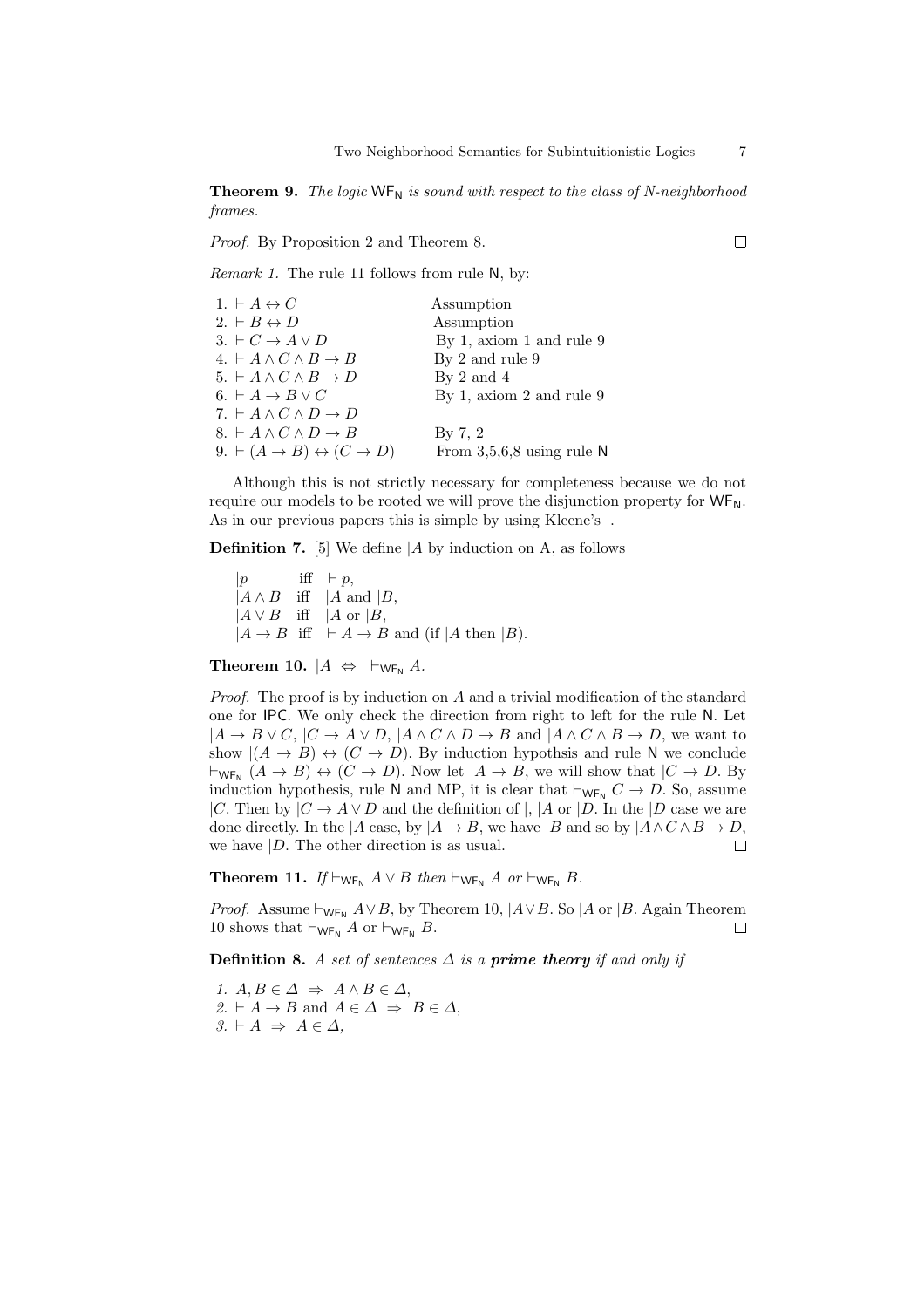$A \cup B \in \Delta \Rightarrow A \in \Delta$  or  $B \in \Delta$ .

**Lemma 1.**  $\Delta$  *is a theory*  $\Longleftrightarrow \Delta \vdash_{\mathsf{WF}_{\mathsf{N}}} A$  *if and only if*  $A \in \Delta$ *.* 

*Proof.* The proof is similar to the WF case and can be found in [7].

**Theorem 12.** *If*  $\Sigma \nvDash_{\mathsf{WF}_{\mathsf{N}}} D$  *then there is a prime theory*  $\Delta$  *such that*  $\Delta \supseteq \Sigma$ *and*  $D \notin \Delta$ *.* 

 $\Box$ 

 $\Box$ 

*Proof.* The proof is similar to the WF case and can be found in [7].

**Definition 9.** Let  $W_{WF_N}$  be the set of all consistent prime theories of  $WF_N$ . *Given a formula A, we define*  $[A] = \{ \Delta \mid \Delta \in W_{WF_N}, \ A \in \Delta \}$ . *The N-Canonical model*  $\mathfrak{M}_{\mathsf{WF}_{\mathsf{N}}} = \langle W, N, \mathcal{X}, V \rangle$  *is defined by:* 

*1.*  $W = W_{\text{WF}_N}$ ,

*2. For each*  $\overline{\Gamma} \in W$ *,*  $N(\Gamma) = {\{\overline{\Vert A \Vert} \cup \overline{\Vert B \Vert \vert} A \to B \in \Gamma \}}$ ,

*3.*  $X$  *is the set of all*  $\llbracket A \rrbracket$ *,* 

*4. If*  $p \in At$ *, then*  $V(p) = ||p|| = {T | T \in W \text{ and } p \in T}$ .

**Lemma 2.** *Let C and D are formulas. Then*

$$
\llbracket C \rrbracket \subseteq \llbracket D \rrbracket \quad \text{iff} \quad \vdash_{\mathsf{WF}_{\mathsf{N}}} C \to D.
$$

*Proof.* Let  $\forall_{\mathbf{W_{F}} N} C \rightarrow D$ . Then by the Weak Deduction Theorem  $C \not\vdash D$ . Let  $\Sigma = \{C\}$ , then by Theorem 12, there exists a prime theory *Γ* such that,  $C \in \Gamma$ and  $D \notin \Gamma$ . That is  $\llbracket C \rrbracket \nsubseteq \llbracket D \rrbracket$ .

Now let  $\Gamma \in W_{\mathsf{WF}_{\mathsf{N}}}, C \in \Gamma$  and  $\vdash_{\mathsf{WF}_{\mathsf{N}}} C \to D$ . Then by definition of theory *D ∈ Γ*.  $\Box$ 

**Lemma 3.** Let  $\llbracket A \rrbracket = \llbracket C \rrbracket$ ,  $\llbracket B \rrbracket = \llbracket D \rrbracket$  and  $\llbracket A \rrbracket \cup \llbracket B \rrbracket \in N(\Gamma)$ , then  $C \to D \in \Gamma$ .

*Proof.* By Lemma 2, we have  $\vdash_{\mathsf{WF}_{\mathsf{N}}} A \leftrightarrow C$  and  $\vdash_{\mathsf{WF}_{\mathsf{N}}} B \leftrightarrow D$ . Then by Remark 1 we will have  $\vdash_{\mathsf{WF}_{\mathsf{N}}}(A \to B) \leftrightarrow (C \to D)$ . By definition of neighborhood function in N-canonical model,  $A \to B \in \Gamma$ . Hence by the definition of prime theory we conclude that,  $C \to D \in \Gamma$ . П

**Lemma 4.** *Let*  $\overline{[A]} \cup [B] = \overline{[C]} \cup [D]$ , *then*  $WF_N \vdash (A \rightarrow B) \leftrightarrow (C \rightarrow D)$ *.* 

*Proof.* Assume  $\overline{[A]} \cup [B] = \overline{[C]} \cup [D]$ . By rule N it is suffices to show

- 1. WF<sub>N</sub>  $\vdash A \rightarrow B \lor C$ ,
- 2. WF<sub>N</sub>  $\vdash A \land C \land D \to B$ ,
- 3. WF<sub>N</sub>  $\vdash$  *C*  $\rightarrow$  *A*  $\lor$  *D*,
- 4. WF<sub>N</sub>  $\vdash A \land C \land B \to D$ .

We will show 1 and 2; 3 and 4 are analogous.

1. From  $\overline{[A]} \cup [B] = \overline{[C]} \cup [D]$  we get  $\overline{[A]} \cap \overline{[B]} = [C] \cap \overline{[D]}$ . We have  $[[A] \subseteq [B] \cup [[A], \text{ so also, } [A] \subseteq [B] \cup ([A] \cap [B]),$  This means that  $[[A] \subseteq [B] \cup$  $([C] \cap [D])$ , so  $[A] \subseteq [B] \cup [C]$ . By Lemma 2, this implies that  $\mathsf{WF}_{\mathsf{N}} \vdash A \to B \lor C$ . 2. Again using  $\llbracket A \rrbracket \cap \llbracket B \rrbracket = \llbracket C \rrbracket \cap \llbracket \overline{D} \rrbracket$ , we get  $\llbracket A \rrbracket \cap \llbracket C \rrbracket \cap \llbracket D \rrbracket \cap \llbracket \overline{B} \rrbracket =$  $\llbracket A \rrbracket \cap \llbracket D \rrbracket \cap \llbracket C \rrbracket \cap \llbracket D \rrbracket = \llbracket C \rrbracket \cap \llbracket D \rrbracket \cap \llbracket C \rrbracket \cap \llbracket D \rrbracket = \emptyset.$  So,  $\llbracket A \rrbracket \cap \llbracket C \rrbracket \cap \llbracket D \rrbracket \subseteq \llbracket B \rrbracket,$ and, reasoning as above,  $\overline{WF_N \vdash A \land C \land D \rightarrow B}$ .  $\Box$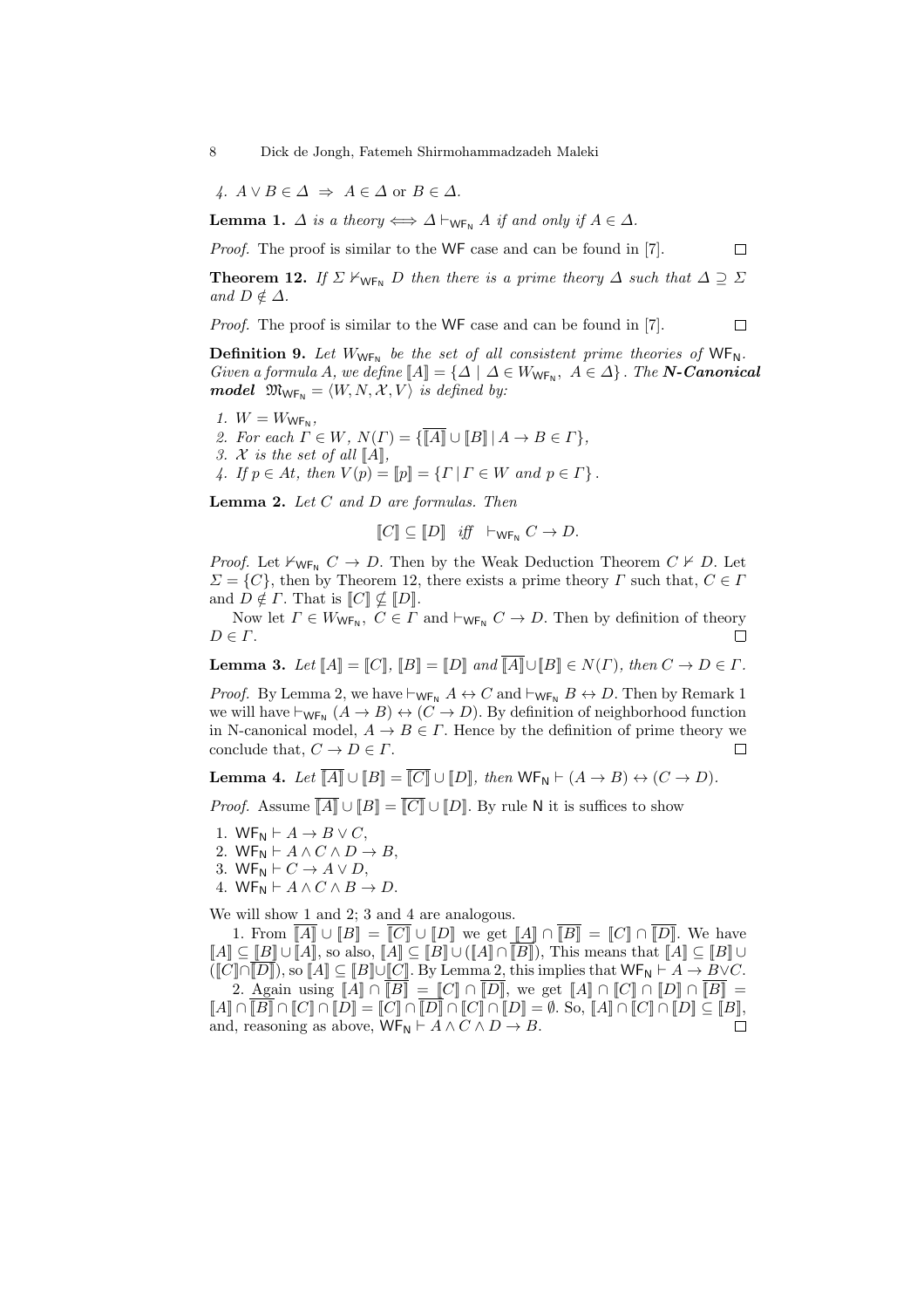**Lemma 5.** *(Truth Lemma)* In the N-canonical model  $\mathfrak{M}_{\mathsf{WF}_N}$ ,

$$
E\in\varGamma\ \ \text{iff}\ \ \varGamma\Vdash E.
$$

*Proof.* By induction on *E*. The atomic case holds by definition of N-canonical model.

 $(E := A \land B)$  Let  $\Gamma \in W_{\mathsf{WF}_{\mathsf{N}}}$  and  $\Gamma \Vdash A \land B$  then  $\Gamma \Vdash A$  and  $\Gamma \Vdash B$ . By the induction hypothesis  $A \in \Gamma$  and  $B \in \Gamma$ .  $\Gamma$  is a theory so  $A \wedge B \in \Gamma$ .

Now let  $A \land B \in \Gamma$ . We have  $\vdash A \land B \to A$  and  $\vdash A \land B \to B$ , hence by definition of theory we conclude that  $A \in \Gamma$  and  $B \in \Gamma$ . By induction hypothesis  $\Gamma \Vdash A$  and  $\Gamma \Vdash B$  so  $\Gamma \Vdash A \wedge B$ .

 $(E := A \vee B)$  Let  $\Gamma \in W_{\mathsf{WF}_N}$  and  $\Gamma \Vdash A \vee B$  then  $\Gamma \Vdash A$  or  $\Gamma \Vdash B$ . By the induction hypothesis  $A \in \Gamma$  or  $B \in \Gamma$ . We have  $\vdash A \to A \lor B$  and  $\vdash B \to A \lor B$ so by definition of theory we conclude that  $A \lor B \in \Gamma$ .

Now let  $A \lor B \in \Gamma$ . *Γ* is a prime so  $A \in \Gamma$  or  $B \in \Gamma$ . By induction hypothesis we conclude that  $\Gamma \Vdash A$  or  $\Gamma \Vdash B$ . That is  $\Gamma \Vdash A \vee B$ .

 $(E := A \rightarrow B)$  Let  $\Gamma \in W_{\mathsf{WF}_{\mathsf{N}}}$ , then

$$
\Gamma \Vdash A \to B \iff \overline{A^{\mathfrak{M}_{\mathsf{WF}_{\mathsf{N}}}} \cup B^{\mathfrak{M}_{\mathsf{WF}_{\mathsf{N}}}} \in N(\Gamma)}
$$
\n(by induction hypothesis)  $\iff \overline{[A]} \cup [B] \in N(\Gamma)$ 

\n(by definition, Lemma 3 and 4)  $\iff A \to B \in \Gamma$ .

**Theorem 13.** *(Completeness of* WF<sub>N</sub>) The logic WF<sub>N</sub> is sound and strongly *complete with respect to the class of N-neighbourhood frames.*

*Proof.* Soundness already shown in earlier lemmas.

Let  $\Sigma \nvdash A$ , then by Theorem 12, there is a prime theory  $\Delta \supseteq \Sigma$  such that *A*  $\notin \Delta$ . So in the N-canonical model  $\mathfrak{M}_{\mathsf{WF}_{\mathsf{N}}}$  we will have  $\mathfrak{M}_{\mathsf{WF}_{\mathsf{N}}},\Delta \Vdash \Sigma$  and  $\mathfrak{M}_{\mathsf{WF}_{\mathsf{N}}}, \Delta \nVdash A$ . That is  $\Sigma \nVdash_{\mathsf{WF}_{\mathsf{N}}} A$ .  $\Box$ 

**Definition 10.** *(Equivalence of NB-neighborhood and N-neighborhood frames*) Let  $\langle W, NB, \mathcal{X} \rangle$  be an NB-neighborhood frame and  $\langle W, N, \mathcal{X} \rangle$  be an N*neighborhood frame. We say that*  $\langle W, NB, \mathcal{X} \rangle$  *and*  $\langle W, N, \mathcal{X} \rangle$  *are equivalent if for all*  $X, Y \in \mathcal{X}$ *:* 

$$
(X, Y) \in NB(w)
$$
 iff  $\overline{X} \cup Y \in N(w)$ .

**Definition 11.** *In NB-neighborhood frames we define the equivalence relation as follows:*

$$
(X,Y) \equiv (X',Y')
$$
 iff  $\overline{X} \cup Y = \overline{X'} \cup Y'.$ 

**Lemma 6.** Let  $\langle W, N, \mathcal{X} \rangle$  be an N-neighborhood frame. Then there is an equiv*alent NB-neighborhood frame*  $\langle W, NB, \mathcal{X} \rangle$  closed under equivalence relation.

*Proof.* The proof is straightforward by considering, for each  $w \in W$ ,  $NB(w) = \{(X, Y) | \overline{X} \cup Y \in N(w)\}.$ 

**Theorem 14.** *The logic* WF<sub>N</sub> *is sound and strongly complete with respect to the class of NB-neighbourhood frames that are closed under equivalence relation.*

 $\Box$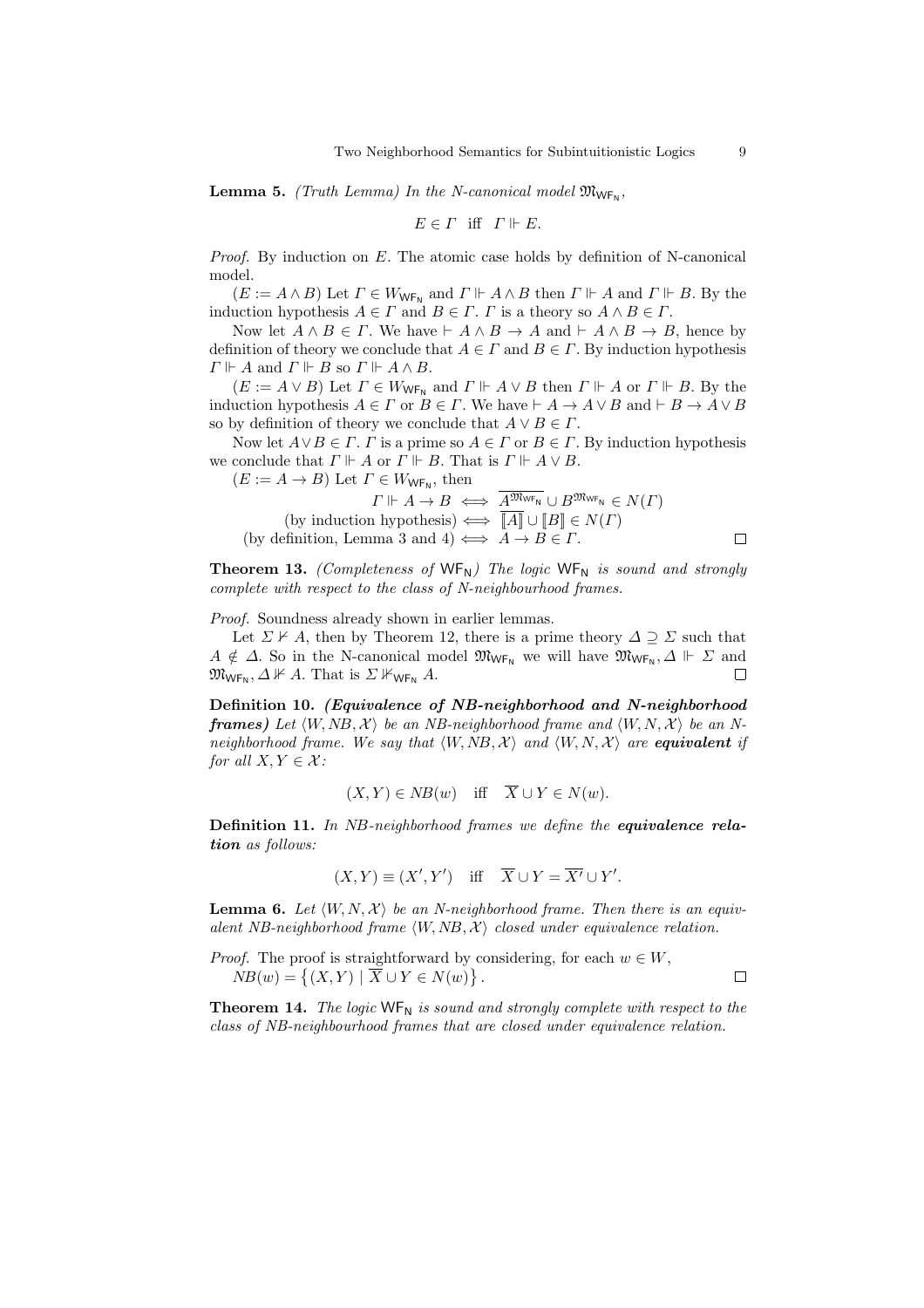*Proof.* By Theorem 13 and Lemma 6.

**Lemma 7.** Let  $\langle W, NB, \mathcal{X} \rangle$  be an NB-neighborhood frame closed under equiva*lence relation. Then there is an equivalent N-neighborhood frame*  $\langle W, N, \mathcal{X} \rangle$ *.* 

*Proof.* The proof is straightforward by considering, for each 
$$
w \in W
$$
,  $N(w) = \{ \overline{X} \cup Y \mid (X, Y) \in NB(w) \}$ .

We list some relevant properties of N-neighborhood frames:

- **Definition 12.** *1.*  $\mathfrak{F}$  *is closed under N*-intersection *if and only if for all*  $w \in \mathfrak{F}$ W, if  $\overline{X} \cup Y \in N(w)$  and  $\overline{X} \cup Z \in N(w)$  then  $\overline{X} \cup (Y \cap Z) \in N(w)$ .
- 2.  $\mathfrak{F}$  *is closed under*  $\mathbf{N}\text{-}$ *union if and only if for all*  $w \in W$ *, if*  $\overline{X} \cup Z \in N(w)$  $and \ \overline{Y} \cup Z \in N(w) \ then \ \overline{X \cup Y} \cup Z \in N(w).$
- *3.*  $\mathfrak{F}$  *is an N*-transitive frame if and only if for all  $w \in W$ , if  $\overline{X} \cup Y \in N(w)$  $and \ \overline{Y} \cup Z \in N(w) \ then \ \overline{X} \cup Z \in N(w).$
- 4.  $\mathfrak{F}$  *is closed under*  $N\text{-}intersection$  *superset if and only if for all*  $w \in W$ *, if*  $\overline{X} \cup (Y \cap Z) \in N(w)$  and  $Y, Z \in \mathcal{X}$ , then  $\overline{X} \cup Y \in N(w)$  and  $\overline{X} \cup Z \in N(w)$ .
- *5.*  $\mathfrak{F}$  *is closed under N-union superset if and only if for all*  $w \in W$ , if  $\overline{X \cup Y} \cup Y$  $Z \in N(w)$  *and*  $X, Y \in \mathcal{X}$ , *then*  $\overline{X} \cup Z \in N(w)$  *and*  $\overline{Y} \cup Z \in N(w)$ .
- **Lemma 8.** *(a) The formula*  $(p \rightarrow q) \land (p \rightarrow r) \rightarrow (p \rightarrow q \land r)$  *characterizes the class of rooted N-neighborhood frames*  $\tilde{s}$  *satisfying closure under N-intersection.*
- *(b) The formula*  $(p \to q) \land (r \to q) \to (p \lor r \to q)$  *characterizes the class of rooted N-neighborhood frames*  $\mathfrak{F}$  *satisfying closure under N-union.*
- *(c) The formula*  $(p \to q) \land (q \to r) \to (p \to r)$  *characterizes the class of rooted N-transitive N-nieghborhood frames* F*.*
- *(d) The formula*  $(p \to q \land r) \to (p \to q) \land (p \to r)$  *characterizes the class of rooted N-neighborhood frames* F *satisfying closure under N-intersection superset.*
- *(e) The formula*  $(p \lor r \rightarrow q) \rightarrow (p \rightarrow q) \land (r \rightarrow q)$  *characterizes the class of rooted N-neighborhood frames* F *satisfying closure under N-union superset.*

*Proof.* (a) Let  $\mathfrak{F} = \langle W, N, \mathcal{X} \rangle$  be closed under N-intersection and M be any model based on  $\mathfrak{F}$ . We have to prove for all  $w \in W$ ,

 $\{v \mid v \Vdash (p \rightarrow q) \land (p \rightarrow r) \Rightarrow v \Vdash p \rightarrow q \land r\} \in N(w)$ .

For this purpose it is sufficient to show that

$$
K = \{ v \mid v \Vdash (p \to q) \land (p \to r) \Rightarrow v \Vdash p \to q \land r \} = W.
$$

Let  $w \in W$ ,  $w \Vdash p \rightarrow q$  and  $w \Vdash p \rightarrow r$  then

$$
\overline{p^{\mathfrak{M}}} \cup q^{\mathfrak{M}} \in N(w)
$$

$$
\overline{p^{\mathfrak{M}}} \cup r^{\mathfrak{M}} \in N(w).
$$

The frame is closed under intersection so,  $\overline{p^{\mathfrak{M}}} \cup (q \wedge r)^{\mathfrak{M}} \in N(w)$ , that is  $w \Vdash p \rightarrow$ *q*  $\land$  *r*. Hence *W* = *K* and so for all *w* ∈ *W*, *K* ∈ *N*(*w*), since by the definition of N-neighborhood frames for all  $w \in W$ ,  $W \in N(w)$ .

 $\Box$ 

 $\Box$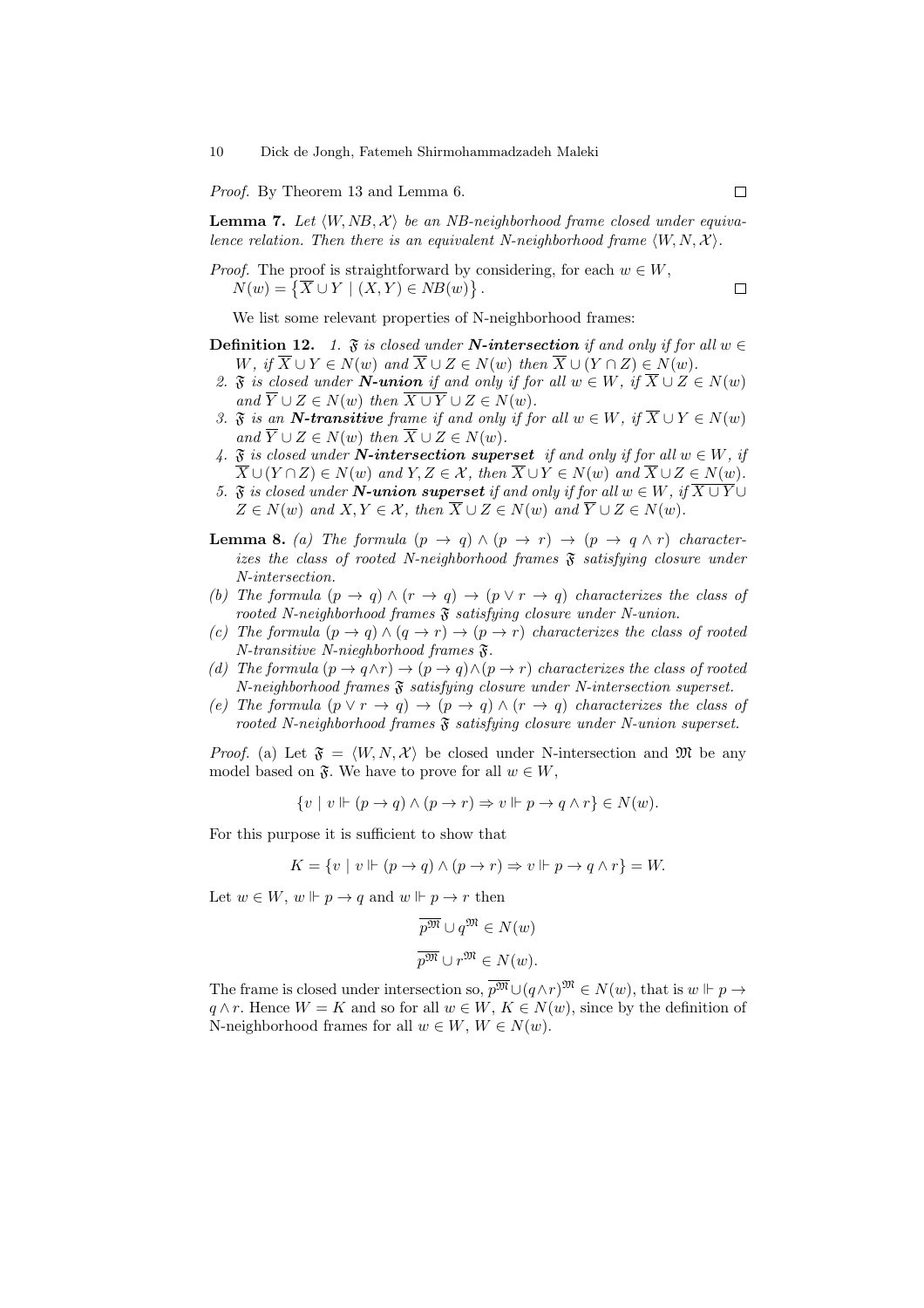For the other direction, we use contraposition. Suppose that the class is not closed under N-intersection. That is there is a frame  $\mathfrak{F}$  and  $w \in \mathfrak{F}$  such that  $\overline{X}$  *∪ Y*  $\in$  *N*(*w*) and  $\overline{X}$  *∪ Z*  $\in$  *N*(*w*), but  $\overline{X}$  *∪* (*Y*  $\cap$  *Z*)  $\notin$  *N*(*w*). To falsify  $(p \rightarrow q) \land (p \rightarrow r) \rightarrow (p \rightarrow q \land r)$  in the frame  $\mathfrak{F}$  we should find  $u \in W$  such that  $u \nvDash (p \rightarrow q) \land (p \rightarrow r) \rightarrow (p \rightarrow q \land r).$ 

For this purpose consider the valuation such that  $p^{\mathfrak{M}} = X$ ,  $r^{\mathfrak{M}} = Z$  and  $q^{\mathfrak{M}} = Y$ . Then we will have

$$
\overline{p^{\mathfrak{M}}} \cup q^{\mathfrak{M}} \in N(w)
$$

$$
\overline{p^{\mathfrak{M}}} \cup r^{\mathfrak{M}} \in N(w)
$$

$$
\overline{p^{\mathfrak{M}}} \cup (q \wedge r)^{\mathfrak{M}} \notin N(w).
$$

So,  $w \Vdash (p \rightarrow q) \land (p \rightarrow r)$  and  $w \nvDash p \rightarrow q \land r$ . That is  $w \in (p \rightarrow q)$ <sup>M</sup>,  $w \in (p \to r)$ <sup>M</sup> and  $w \notin (p \to q \land r)$ . Therefore

$$
w \notin \overline{(p \to q)^{\mathfrak{M}}} \cup \overline{(p \to r)^{\mathfrak{M}}} \cup (p \to q \land r)^{\mathfrak{M}}.
$$

So we have

$$
\overline{(p \to q)^{\mathfrak{M}}} \cup \overline{(p \to r)^{\mathfrak{M}}} \cup (p \to q \land r)^{\mathfrak{M}} \neq W.
$$

Hence,

$$
\mathfrak{M}, g \nVdash (p \to q) \land (p \to r) \to (p \to q \land r),
$$

and  $\mathfrak{F} \nVdash (p \to q) \wedge (p \to r) \to (p \to q \wedge r)$ . (b) Right to left is similar to (a).

$$
\overline{p}^{\overline{\mathfrak{M}}} \cup q^{\overline{\mathfrak{M}}} \in N(w)
$$

$$
\overline{r^{\overline{\mathfrak{M}}} \cup q^{\overline{\mathfrak{M}}} \in N(w)}
$$

$$
\overline{(p \vee r)^{\overline{\mathfrak{M}}} \cup q^{\overline{\mathfrak{M}}} \notin N(w)}
$$

and we proceed as under (a).

(c) Right to left is similar to (a). For the other direction we use contraposition. Suppose that the class is not N-transitive. Then there is a frame  $\mathfrak{F}$  and  $w \in \mathfrak{F}$ such that  $\overline{X} \cup Y \in N(w)$  and  $\overline{Y} \cup Z \in N(w)$ , but  $\overline{X} \cup Z \notin N(w)$ . Consider the valuation such that  $p^{\mathfrak{M}} = X$ ,  $r^{\mathfrak{M}} = Z$  and  $q^{\mathfrak{M}} = Y$ . Then we will have

$$
\overline{p^{\mathfrak{M}}} \cup q^{\mathfrak{M}} \in N(w)
$$

$$
\overline{q^{\mathfrak{M}}} \cup r^{\mathfrak{M}} \in N(w)
$$

$$
\overline{p^{\mathfrak{M}}} \cup r^{\mathfrak{M}} \notin N(w)
$$

and we proceed as under (a).

(d) Right to left is similar to (a). For the other direction we use contraposition. Suppose that the class is not closed under N-intersection superset. Then there is a frame  $\mathfrak{F}$  and  $w \in \mathfrak{F}$  such that  $\overline{X} \cup (Y \cap Z) \in N(w)$  and  $Y, Z \in \mathcal{X}$ ,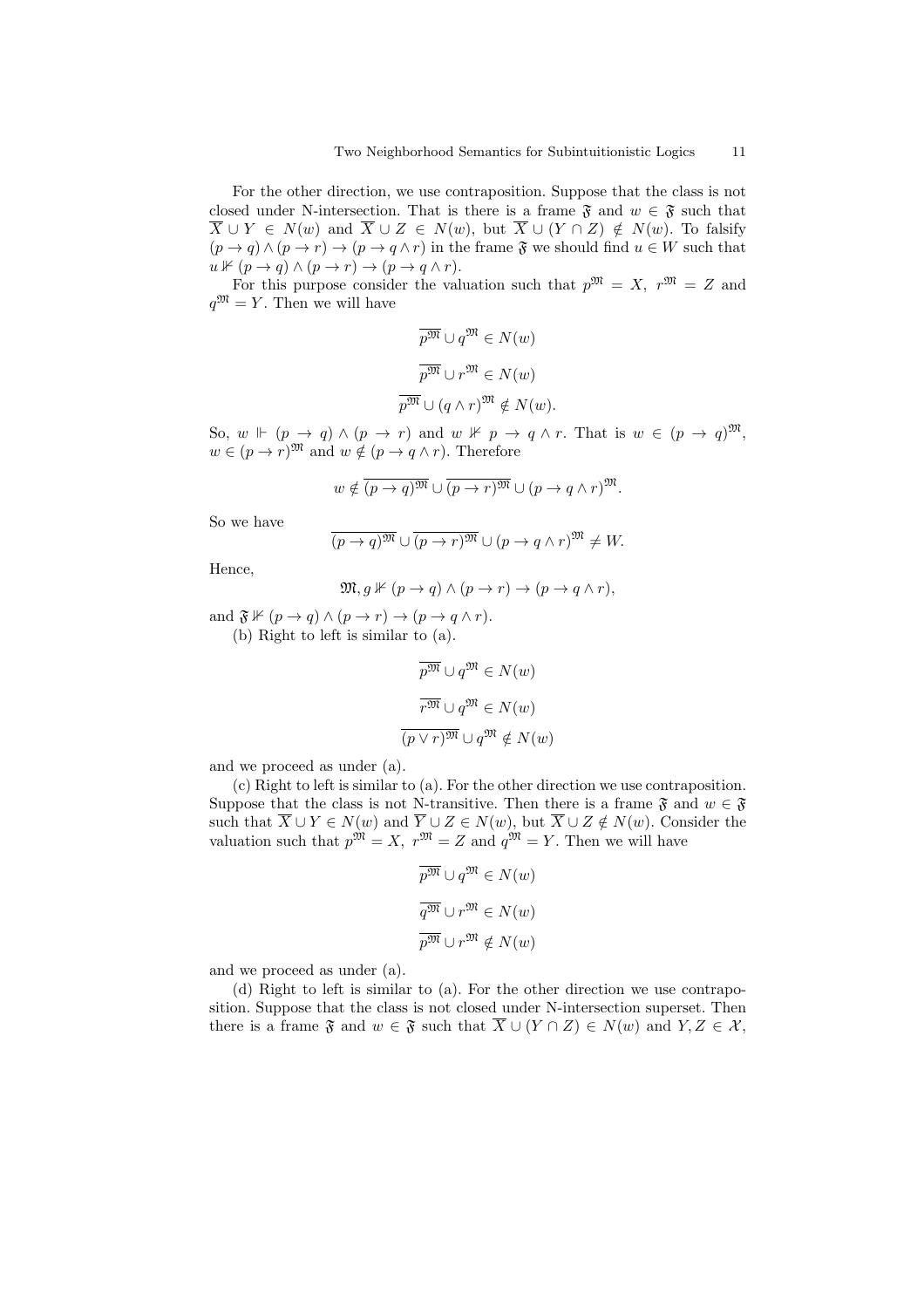but  $\overline{X}$  *∪ Y*  $\notin$  *N*(*w*) or  $\overline{X}$  *∪ Z*  $\notin$  *N*(*w*). Assume  $\overline{X}$  *∪ Y*  $\notin$  *N*(*w*) and consider the valuation such that,  $p^{\mathfrak{M}} = X$ ,  $r^{\mathfrak{M}} = Z$  and  $q^{\mathfrak{M}} = Y$ . Then we will have

$$
\overline{p^{\mathfrak{M}}} \cup (q \wedge r)^{\mathfrak{M}} \in N(w)
$$

$$
\overline{p^{\mathfrak{M}}} \cup q^{\mathfrak{M}} \notin N(w)
$$

$$
\overline{(p)^{\mathfrak{M}}} \cup (r)^{\mathfrak{M}} = V
$$

and we proceed as under (a).

(e) Right to left is similar to (a). For the other direction we use contraposition. Suppose that the class is not closed under N-union superset. Then there is a frame  $\mathfrak{F}$  and  $w \in \mathfrak{F}$  such that  $\overline{X \cup Y} \cup Z \in N(w)$  and  $X, Y \in \mathcal{X}$ , but  $\overline{X} \cup Z \notin N(w)$ or  $\overline{Y} \cup Z \notin N(w)$ . Consider the valuation such that  $p^{\mathfrak{M}} = X$ ,  $r^{\mathfrak{M}} = Y$  and  $q^{\mathfrak{M}} = Z$ . Then we will have

$$
\overline{p^{\mathfrak{M}} \cup r^{\mathfrak{M}}} \cup q^{\mathfrak{M}} \in N(w)
$$

$$
\overline{p^{\mathfrak{M}} \cup q^{\mathfrak{M}}} \notin N(w)
$$

$$
\overline{r^{\mathfrak{M}} \cup (q)^{\mathfrak{M}}} = V
$$

and we proceed as under (a).

In the remainder of this section we will be interested in the following axiom schemas.

 $\Box$ 

- $(A \rightarrow B) \land (A \rightarrow C) \rightarrow (A \rightarrow B \land C)$  $(D)$   $(A \rightarrow B) \land (C \rightarrow B) \rightarrow (A \lor C \rightarrow B)$ (I)  $(A \rightarrow B) \land (B \rightarrow C) \rightarrow (A \rightarrow C)$  $(\widehat{C})$   $(A \rightarrow B \land C) \rightarrow (A \rightarrow B) \land (A \rightarrow C)$
- $(\widehat{D})$   $(A \vee B \rightarrow C) \rightarrow (A \rightarrow C) \wedge (B \rightarrow C)$

**Lemma 9.** *(a)* If  $WF_NC \subseteq L$ , then the N-canonical model of logic L is rooted *and closed under N-intersection.*

- *(b)* If  $WF_ND \subseteq L$ , then the N-canonical model of logic L is rooted and closed *under N-union.*
- *(c)* If  $WF_NI ⊆ L$ , then the N-canonical model of logic L is rooted and closed *under N-transitive.*
- *(d)* If  $WF_N\hat{C} \subseteq L$ , then the N-canonical model of logic L is rooted and closed *under N-intersection superset.*
- *(e)* If  $WF_N\overline{D} \subseteq L$ , then the N-canonical model of logic L is rooted and closed *under N-union superset.*

*Proof.* We only prove (a). The other cases are similar.

(a) Suppose that in the N-canonical model of logic  $L, \overline{X} \cup Y \in N(\Gamma)$  and  $\overline{X} \cup Z \in N(\Gamma)$ . By definition of N in the N-canonical model there exist formulas *A, B* and *C* such that  $\llbracket A \rrbracket = X$ ,  $\llbracket B \rrbracket = Y$  and  $\llbracket C \rrbracket = Z$ , where  $A \to B \in \Gamma$  and  $A \to C \in \Gamma$ . Hence  $(A \to B) \land (\overline{A} \to \overline{C}) \in \Gamma$  and so using  $(C), A \to B \land C \in \Gamma$ . Hence  $\overline{[A]} \cup [B \wedge C] = \overline{X} \cup (Y \cap Z) \in N(\Gamma)$ . So N is closed under intersection.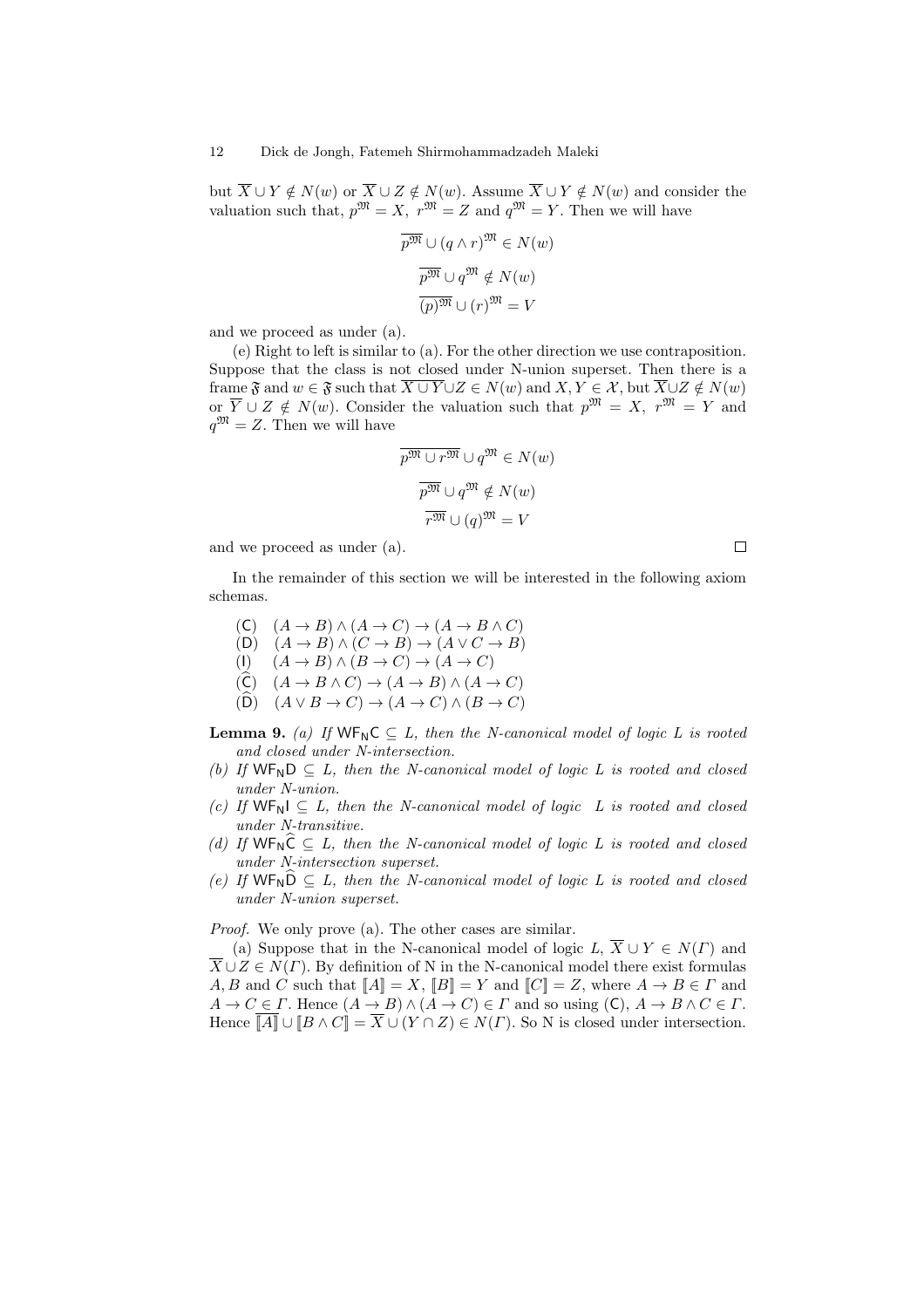### **4 Differences between** *N***-validity and** *NB***-validity**

In this section we will be interested in the following axiom schemas which make the difference between NB-frames and N-frames more concrete.

 $(A \rightarrow B) \leftrightarrow (A \lor B \rightarrow B)$  $(A \rightarrow B) \leftrightarrow (A \rightarrow A \wedge B)$  $(A \wedge B \rightarrow C) \leftrightarrow (A \wedge B \rightarrow A \wedge C)$  $(M_d)$   $(A \rightarrow B \vee C) \leftrightarrow (B \vee A \rightarrow B \vee C)$ 

## **Lemma 10.** *1.*  $WF_N \vdash N_a$ .

2.  $WF_N \vdash N_b$ .  $3.$  WF<sub>N</sub>  $\vdash$  N<sub>c</sub>.

*4.* WF<sub>N</sub>  $\vdash$  N<sub>d</sub>.

*Proof.* The proofs are easy. We only prove 1:

1. *` A ∨ B ↔ A ∨ B*  $2. \, \vdash A \land (A \lor B) \land B \rightarrow B$  $3. \vdash A \rightarrow B \lor (A \lor B)$ 4.  $\vdash (A \rightarrow B) \leftrightarrow (A \lor B \rightarrow B)$  From 1,2 and 3 using rule N

 $\Box$ 

**Lemma 11.** *1.* WF $\nvdash N_a$ . 2. WF  $\nvdash N_b$ .  $3.$  WF  $\nvdash N_c$ .  $4.$  WF  $\nvdash N_d$ .

*Proof.* 1.  $\Rightarrow$ : Consider the rooted NB-neighborhood frame  $\mathfrak{F} = \langle W, NB, \mathcal{X} \rangle$  with

$$
W = \{w, g\}, NB(w) = \{(\{g\}, \{w\})\} \cup \{(X, Y) \in \mathcal{X}^2 \mid X \subseteq Y\}.
$$

Also consider the valuation  $p^{\mathfrak{M}} = \{g\}, q^{\mathfrak{M}} = \{w\}.$  With this valuation we can conclude  $g \nvDash (p \rightarrow q) \rightarrow (p \lor q \rightarrow q)$ .

 $\Leftarrow$ : Consider the rooted NB-neighborhood frame  $\mathfrak{F} = \langle W, NB, \mathcal{X} \rangle$  with

$$
W = \{w, g\}, NB(w) = \{ (\{g, w\}, \{w\}) \} \cup \left\{ (X, Y) \in \mathcal{X}^2 \mid X \subseteq Y \right\}.
$$

Also consider the valuation  $p^{\mathfrak{M}} = \{q\}, q^{\mathfrak{M}} = \{w\}$ . With this valuation we can conclude  $g \nvDash (p \lor q \rightarrow q) \rightarrow (p \rightarrow q)$ .

2.  $\Rightarrow$ : Consider the rooted NB-neighborhood frame  $\mathfrak{F} = \langle W, NB, \mathcal{X} \rangle$  with

$$
W = \{w, g\}, \, NB(w) = \{ (\{g\}, \{w\}) \} \cup \left\{ (X, Y) \in \mathcal{X}^2 \mid X \subseteq Y \right\}.
$$

Also consider the valuation  $p^{\mathfrak{M}} = \{g\}$  and  $q^{\mathfrak{M}} = \{w\}$ . With this valuation we can conclude  $g \nvDash (p \rightarrow q) \rightarrow (p \rightarrow p \land q)$ .

 $\Leftarrow$ : Consider the rooted NB-neighborhood frame  $\mathfrak{F} = \langle W, NB, \mathcal{X} \rangle$  with

 $W = \{w, g\}$ ,  $NB(w) = \{(\{g\}, \emptyset)\}$   $\cup \{(X, Y) \in \mathcal{X}^2 \mid X \subseteq Y\}$ .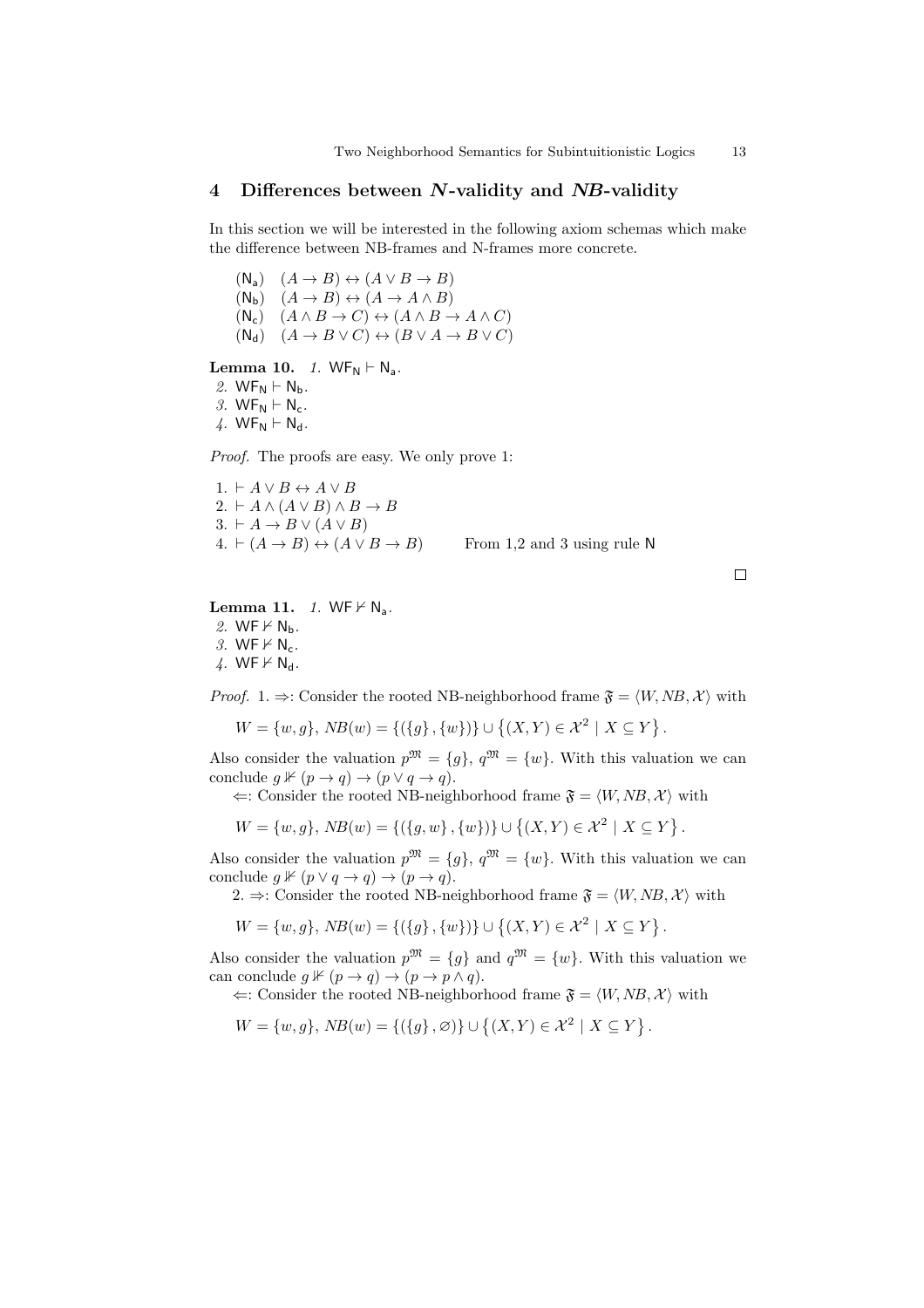Also consider the valuation  $p^{\mathfrak{M}} = \{g\}$  and  $q^{\mathfrak{M}} = \{w\}$ . With this valuation we can conclude  $g \nvDash (p \rightarrow p \land q) \land (p \rightarrow q)$ .

3.  $\Rightarrow$ : Consider the rooted NB-neighborhood frame  $\mathfrak{F} = \langle W, NB, \mathcal{X} \rangle$  with

$$
W = \{w, v, g\}, NB(w) = NB(g)
$$

$$
NB(v) = \{ (\{g\}, \{w, v\}) \} \cup \{ (X, Y) \in \mathcal{X}^2 \mid X \subseteq Y \}
$$

*.*

Also consider the valuation  $p^{\mathfrak{M}} = \{w, g\}$ ,  $q^{\mathfrak{M}} = \{v, g\}$  and  $V(c) = \{w, v\}$ . With this valuation we can conclude  $g \nvDash (p \land q \rightarrow c) \rightarrow (p \land q \rightarrow p \land c)$ .

 $\Leftarrow$ : Consider the NB-neighborhood frame  $\mathfrak{F} = \langle W, g, NB, \mathcal{X} \rangle$  with

$$
W = \{w, v, g\}, NB(w) = NB(g)
$$

$$
NB(v) = \{ (\{g\}, \{w\}) \} \cup \left\{ (X, Y) \in \mathcal{X}^2 \mid X \subseteq Y \right\}.
$$

Also consider the valuation  $p^{\mathfrak{M}} = \{w, g\}$ ,  $q^{\mathfrak{M}} = \{v, g\}$  and  $V(c) = \{w, v\}$ . With this valuation we can conclude  $g \nvDash (p \land q \rightarrow p \land c) \rightarrow (p \land q \rightarrow c)$ .  $\Box$ 

4. The proof of this case is similar to 3.

## **5 Completeness for some Logics above** WF **with NB-neighborhood frames**

We list some relevant properties of NB-neighborhood frames:

**Definition 13.** *1.*  $\tilde{f}$  *is closed under the*  $N_a$ -*condition if and only if for all*  $w \in W$  *and*  $X, Y \in \mathcal{X}$ ,

$$
(X,Y) \in NB(w) \Leftrightarrow (X \cup Y, Y) \in NB(w).
$$

2.  $\mathfrak{F}$  *is closed under the*  $\mathsf{N}_{\mathsf{b}}$ -condition if and only if for all  $w \in W$  and  $X, Y \in \mathcal{X}$ ,

$$
(X, Y) \in NB(w) \Leftrightarrow (X, X \cap Y) \in NB(w).
$$

*3.*  $\mathfrak{F}$  *is closed under the*  $\mathsf{N}_c$ -condition if and only if for all  $w \in W$  and  $X, Y \in \mathcal{X}$ ,

$$
(X \cap Y, Z) \in NB(w) \Leftrightarrow (X \cap Y, X \cap Z) \in NB(w).
$$

*4.*  $\mathfrak{F}$  *is closed under the*  $\mathbb{N}_d$ -condition if and only if for all  $w \in W$  and  $X, Y \in \mathcal{X}$ .

$$
(X, Y \cup Z) \in NB(w) \Leftrightarrow (Y \cup X, Y \cup Z) \in NB(w).
$$

- 5.  $\mathfrak{F}$  *is closed under weak intersection if and only if for all*  $w \in W$  *and*  $X, Y \in \mathcal{X}, H(X, Y) \in NB(w)$  *then for all*  $Z \in \mathcal{X}, (X \cap Z, Y \cap Z) \in NB(w)$ .
- *6.*  $\mathfrak{F}$  *is closed under weak union* if and only if for all  $w \in W$  and  $X, Y \in \mathcal{X}$ ,  $If (X, Y) \in NB(w)$  *then for all*  $Z \in \mathcal{X}$ ,  $(X, Y \cup Z) \in NB(w)$ .
- *7.* F *is closed under the superset equivalence relation if and only if for all*  $w \in W$  and  $X, Y, X', Y' \in \mathcal{X}$ , if  $(X, Y) \in NB(w)$  and  $X \cup Y \subseteq X' \cup Y'$  then  $(X', Y') \in NB(w)$ .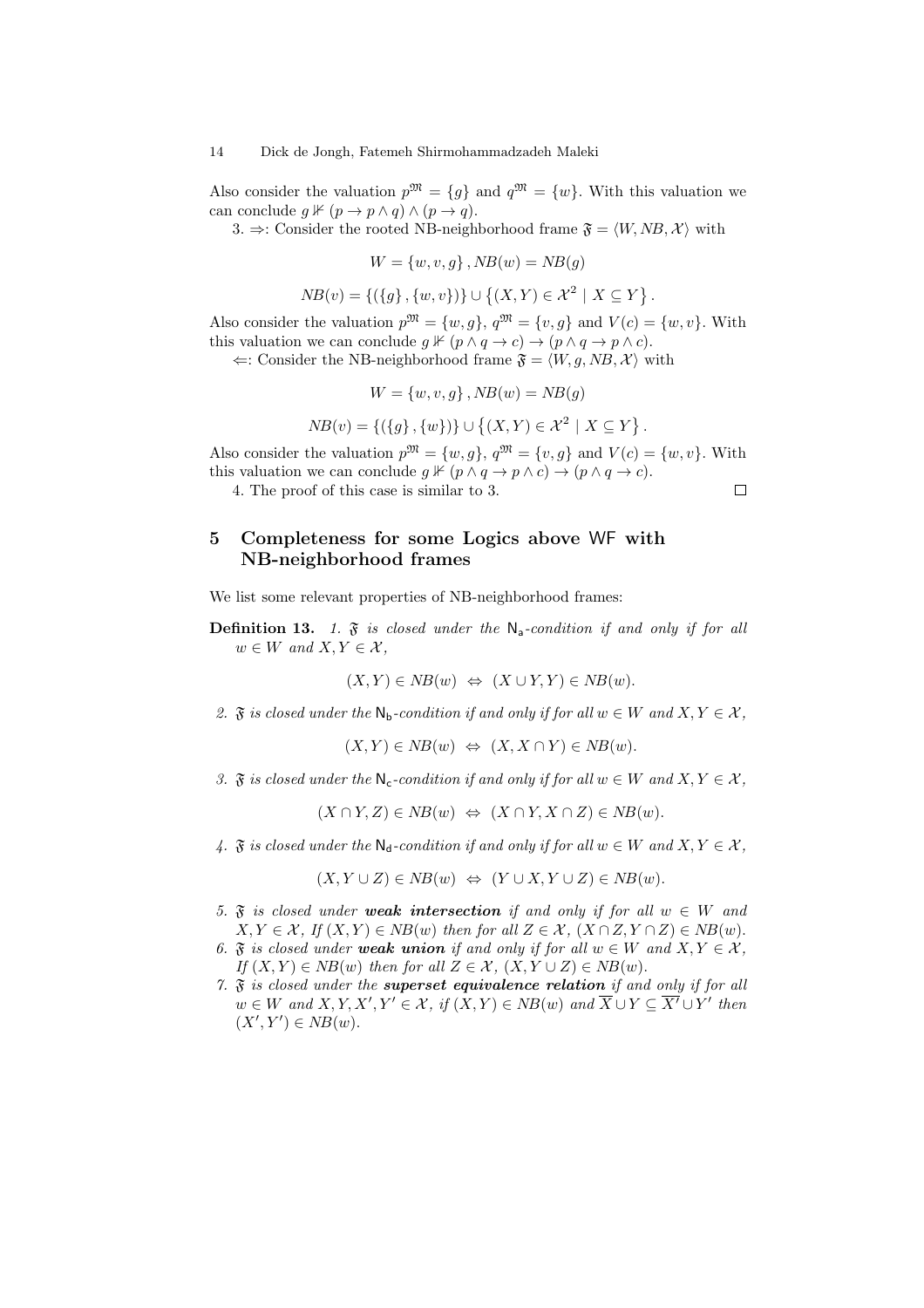- **Lemma 12.** *1.*  $(p \rightarrow q) \leftrightarrow (p \lor q \rightarrow q)$  *characterizes the class of rooted NBneighborhood frames*  $\mathfrak F$  *closed under the*  $\mathsf N_a$ -*condition.*
- 2.  $(p \rightarrow q) \leftrightarrow (p \rightarrow p \land q)$  *characterizes the class of rooted NB-neighborhood frames*  $\mathfrak{F}$  *closed under the* N<sub>b</sub>-condition.
- *3.*  $(p \land q → c) \leftrightarrow (p \land q → p \land c)$  *characterizes the class of rooted NB-neighborhood frames*  $\mathfrak{F}$  *closed under the* N<sub>c</sub>-condition.
- *4.* (*p → q∨c*) *↔* (*q∨p → q∨c*) *characterizes the class of rooted NB-neighborhood frames*  $\mathfrak{F}$  *closed under the*  $\mathsf{N}_d$ -condition.
- *5.*  $(p \rightarrow q) \rightarrow (r \land p \rightarrow r \land q)$  *characterizes the class of rooted NB-neighborhood frames* F *satisfying closure under weak intersection.*
- 6.  $(p \rightarrow q) \rightarrow (p \rightarrow r \vee q)$  *characterizes the class of rooted NB-neighborhood frames* F *satisfying closure under weak union.*

*Proof.* The proofs are easy. We only prove 6:

6. Let  $\mathfrak{F} = \langle W, NB, \mathcal{X} \rangle$  be closed under weak union and  $\mathfrak{M}$  be any model based on  $\mathfrak{F}$ . We have to prove for all  $w \in W$ ,

$$
((p \to q)^{\mathfrak{M}}, (p \to r \lor q)^{\mathfrak{M}}) \in NB(w).
$$

For this purpose it is sufficient to show that,  $(p \to q)^{\mathfrak{M}} \subseteq (p \to r \lor q)^{\mathfrak{M}}$ . Let  $w \in W$ ,  $w \Vdash p \to q$  then,  $(p^{\mathfrak{M}}, q^{\mathfrak{M}}) \in NB(w)$ . The frame is closed under weak union so,  $(p^{m}, r^{m} \cup q^{m}) \in NB(w)$ . That is,  $w \Vdash p \to r \lor q$ . Hence, by definition of neighborhood frames for all  $w \in W$ ,  $((p \to q)^{\mathfrak{M}}, (p \to r \lor q)^{\mathfrak{M}}) \in NB(w)$ .

For the other direction we use contraposition. Suppose that the class is not closed under weak union. Then there is a frame  $\mathfrak{F}$  and  $w \in \mathfrak{F}$  such that  $(X, Y) \in$ *NB*(*w*) and *Z* ∈ *X*, but  $(X, Y \cup Z) \notin NB(w)$ . Consider the valuation such that,  $p^{\mathfrak{M}} = X$ ,  $q^{\mathfrak{M}} = Y$  and  $r^{\mathfrak{M}} = Z$ . Then we will have

$$
(p^{\mathfrak{M}}, q^{\mathfrak{M}}) \in N(w)
$$
  

$$
(p^{\mathfrak{M}}, (r \vee q)^{\mathfrak{M}}) \notin N(w).
$$

So  $(p \to q)$ <sup>M</sup>  $\subseteq (p \to r \lor q)$ <sup>M</sup>. Then by the definition of neighborhood frames  $g \nvDash (p \rightarrow q) \rightarrow (p \rightarrow r \vee q)$ . Therefore  $\mathfrak{F} \nvDash (p \rightarrow q) \rightarrow (p \rightarrow r \vee q)$ . П

In the remainder of this section we will be interested in the following axiom schemas and rule.

(C<sub>W</sub>) 
$$
(A \rightarrow B) \rightarrow (C \land A \rightarrow C \land B)
$$
  
\n(D<sub>W</sub>)  $(A \rightarrow B) \rightarrow (A \rightarrow C \lor B)$   
\n(N<sub>2</sub>)  $\xrightarrow{C \rightarrow A \lor D} A \land C \land B \rightarrow D$   
\n(A<sub>3</sub>)  $\rightarrow (C \rightarrow D)$ 

**Lemma 13.** *(a) If*  $WFN_a \subseteq L$ *, then the NB-canonical model of logic L is rooted and closed under the* Na*-condition.*

- *(b)* If  $WFN_b \subseteq L$ , then the NB-canonical model of logic L is rooted and closed *under the*  $N_b$ -*condition.*
- *(c)* If  $WFN_c \subseteq L$ , then the NB-canonical model of logic L is rooted and closed *under the* N<sub>c</sub>-condition.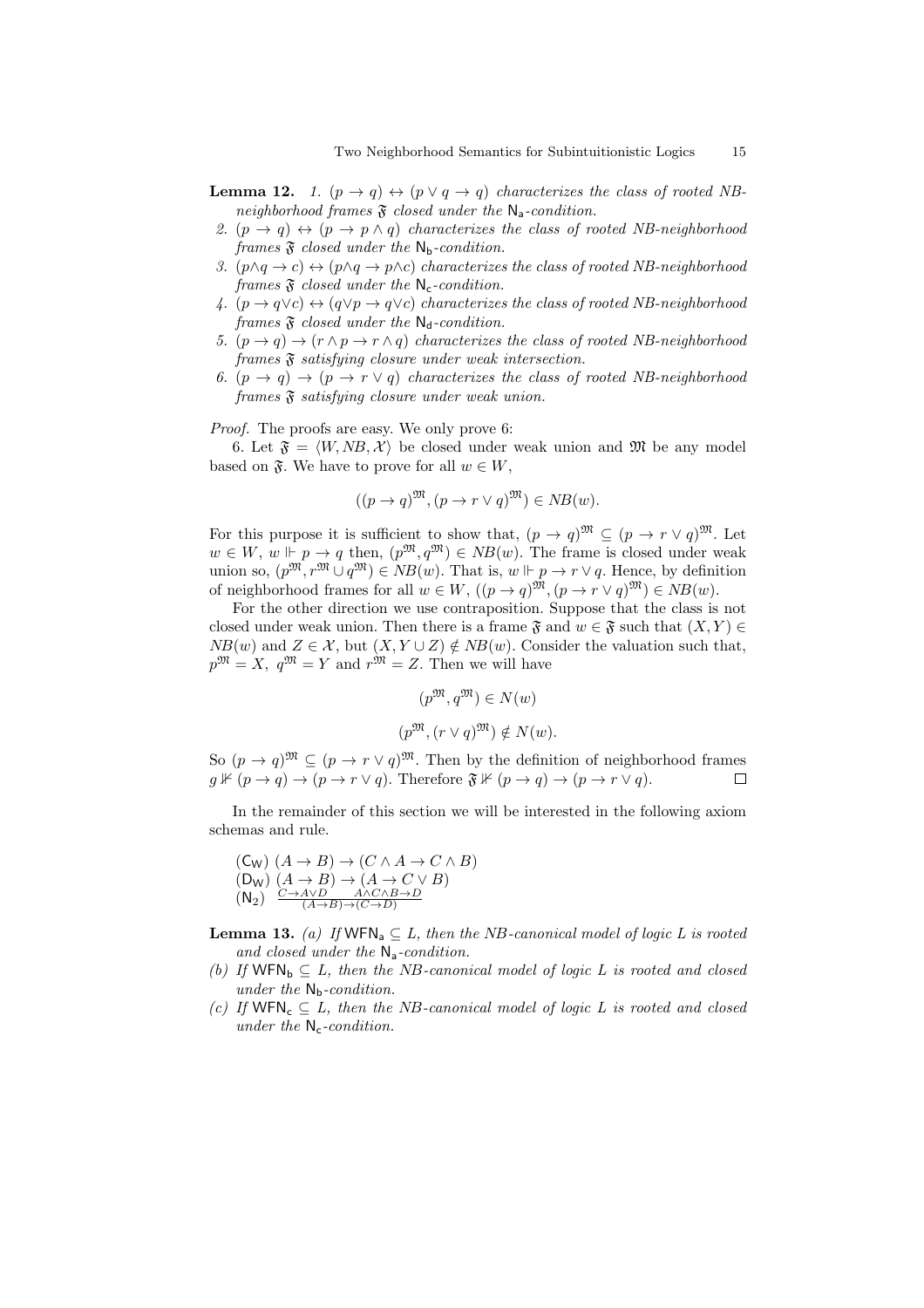- 16 Dick de Jongh, Fatemeh Shirmohammadzadeh Maleki
- *(d)* If  $WFN_d \subseteq L$ , then the NB-canonical model of logic L is rooted and closed  $under\ the\ \mathsf{N_d}\textrm{-}condition.$
- *(f)* If  $WFC_W \subseteq L$ , then the NB-canonical model of logic L is rooted and closed *under weak intersection.*
- *(g)* If  $WFD_W \subseteq L$ , then the NB-canonical model of logic L is rooted and closed *under weak union.*

*Proof.* The proofs are easy.

 $\Box$ 

**Lemma 14.** *The rule* N *characterizes the class of rooted NB-neighborhood frames*  $\mathfrak{F} = \langle W, NB, \mathcal{X} \rangle$  that are closed under equivalence relation.

*Proof.* The direction from right to left is immediate from Lemma 7.

For the other direction, we use contraposition. Suppose that the class is not closed under equivalence relation. Then there is a frame  $\mathfrak{F}$  and  $w \in \mathfrak{F}$  such that  $(X, Y) \in NB(w)$  and  $U, V \in \mathcal{X}$  and  $\overline{X} \cup Y = \overline{U} \cup V$ , but  $(U, V) \notin NB(w)$ . Since  $p \lor q \leftrightarrow p \lor q$ ,  $p \land (p \lor q) \land q \rightarrow q$  and  $p \rightarrow q \lor (p \lor q)$  are provable, it suffices to falsify  $(p \to q) \leftrightarrow (p \lor q \to q)$  on the frame. Consider the valuation such that  $p^{\mathfrak{M}} = X$ ,  $q^{\mathfrak{M}} = Y$  and assume  $U = X \cup Y$  and  $V = Y$ . It is easy to show that  $\overline{X} \cup Y = \overline{U} \cup V$ . So  $(p^{\mathfrak{M}}, q^{\mathfrak{M}}) \in NB(w)$  and  $((p \vee q)^{\mathfrak{M}}, q^{\mathfrak{M}}) \notin NB(w)$ , and consequently,  $(p \to q)$ <sup>m</sup>,  $\nsubseteq (p \lor q \to q)$ <sup>m</sup>. So,  $\mathfrak{M}, g \nvDash (p \to q) \leftrightarrow (p \lor q \to q)$ .

**Lemma 15.** *The rule*  $N_2$  *characterizes the class of rooted NB-neighborhood frames*  $\mathfrak{F} = \langle W, NB, \mathcal{X} \rangle$  *that are closed under the superset equivalence relation.* 

*Proof.* Let for some  $\mathfrak{M} = \langle W, NB, \mathcal{X}, V \rangle$  on a frame  $\mathfrak{F}$ , which is closed under the superset equivalence relation,  $\mathfrak{M} \Vdash C \to A \lor D$  and  $\mathfrak{M} \Vdash A \land C \land B \to$ *D*. We have to prove that,  $\mathfrak{M} \Vdash (A \rightarrow B) \rightarrow (C \rightarrow D)$ . For this purpose we show that  $(A \rightarrow B)$ <sup>M</sup>  $\subseteq (C \rightarrow D)$ <sup>M</sup>. Let  $w \in W$  and  $w \Vdash A \rightarrow B$ . Then  $(A^{\mathfrak{M}}, B^{\mathfrak{M}}) \in NB(w)$ . Now to show  $(C^{\mathfrak{M}}, D^{\mathfrak{M}}) \in NB(w)$ , it is sufficient to prove  $\overline{A^{\mathfrak{M}}} \cup \overline{B^{\mathfrak{M}}} \subseteq \overline{C^{\mathfrak{M}}} \cup D^{\mathfrak{M}}$ . By assumption and Theorem 2.13(1) of [7],  $C^{\mathfrak{M}} \subseteq A^{\mathfrak{M}} \cup D^{\mathfrak{M}}$  and  $A^{\mathfrak{M}} \cap C^{\mathfrak{M}} \cap B^{\mathfrak{M}} \subseteq D^{\mathfrak{M}}$ . So  $\overline{C^{\mathfrak{M}}} \cup A^{\mathfrak{M}} \cup D^{\mathfrak{M}} = W$  and  $\overline{A^{\mathfrak{M}}} \cup \overline{C^{\mathfrak{M}}} \cup \overline{B^{\mathfrak{M}}} \cup D^{\mathfrak{M}} = W$ . By these assumption we have:

$$
\overline{A^{\mathfrak{M}}} \cup B^{\mathfrak{M}} = (\overline{A^{\mathfrak{M}}} \cup B^{\mathfrak{M}}) \cap \overline{A^{\mathfrak{M}}} \cup \overline{C^{\mathfrak{M}}} \cup \overline{B^{\mathfrak{M}}} \cup D^{\mathfrak{M}}
$$
\n
$$
= ((\overline{A^{\mathfrak{M}}} \cup B^{\mathfrak{M}}) \cap (\overline{A^{\mathfrak{M}}}) \cup ((\overline{A^{\mathfrak{M}}} \cup B^{\mathfrak{M}}) \cap (\overline{C^{\mathfrak{M}}}) \cup (\overline{C^{\mathfrak{M}}}) \cup (\overline{C^{\mathfrak{M}}}) \cup (\overline{C^{\mathfrak{M}}}) \cup (\overline{C^{\mathfrak{M}}}) \cup (\overline{D^{\mathfrak{M}}}) \cup (\overline{D^{\mathfrak{M}}}) \cup (\overline{D^{\mathfrak{M}}}) \cup (\overline{D^{\mathfrak{M}}}) \cup (\overline{D^{\mathfrak{M}}}) \cup (\overline{D^{\mathfrak{M}}}) \cup (\overline{D^{\mathfrak{M}}}) \cup (\overline{D^{\mathfrak{M}}}) \cup (\overline{D^{\mathfrak{M}}}) \cup \overline{A^{\mathfrak{M}}}
$$
\n
$$
= (B^{\mathfrak{M}} \cap (\overline{C^{\mathfrak{M}}} \cup D^{\mathfrak{M}})) \cup \overline{A^{\mathfrak{M}}} \cup \overline{A^{\mathfrak{M}}} \cup (\overline{C^{\mathfrak{M}}} \cup D^{\mathfrak{M}}) \cup \overline{A^{\mathfrak{M}}})
$$
\n
$$
\subseteq ((\overline{C^{\mathfrak{M}}} \cup D^{\mathfrak{M}}) \cup \overline{A^{\mathfrak{M}}} \cup \overline{C^{\mathfrak{M}}} \cup D^{\mathfrak{M}}).
$$

For the other direction, we use contraposition. Suppose that the class is not closed under the superset equivalence relation. Then there is a frame  $\mathfrak{F}$  and *w* ∈  $\mathfrak{F}$  such that  $(X, Y) \in NB(w)$  and  $U, V \in \mathcal{X}$  and  $\overline{X} \cup Y \subseteq \overline{U} \cup V$ , but  $(U, V) \notin NB(w)$ . Since  $p \wedge q \rightarrow q \vee (p \wedge r)$  and  $q \wedge (p \wedge q) \wedge r \rightarrow p \wedge r$  are provable it suffices to falsify  $(q \to r) \to (p \land q \to p \land r)$  on the frame. Consider the valuation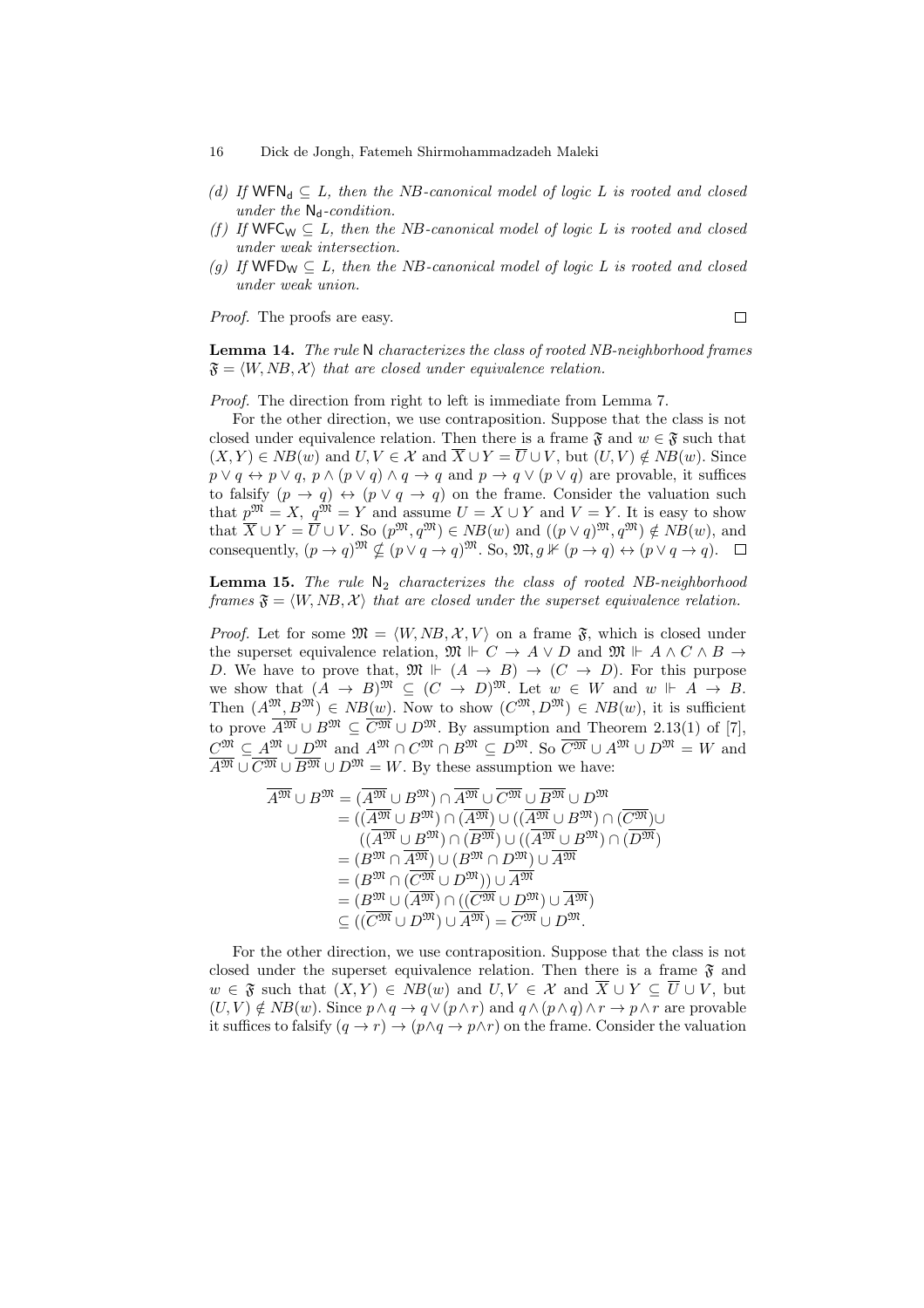such that  $q^{\mathfrak{M}} = X$ ,  $r^{\mathfrak{M}} = Y$ ,  $(p \wedge q)^{\mathfrak{M}} = U$  and  $(p \wedge r)^{\mathfrak{M}} = V$ . It is easy to show that  $\overline{(p)^\mathfrak{M}} \cup \overline{(q)^\mathfrak{M}} \cup (r)^\mathfrak{M} = \overline{(p \wedge q)^\mathfrak{M}} \cup (p \wedge r)^\mathfrak{M}$ . Hence  $\overline{X} \cup Y \subseteq \overline{U} \cup V$ . So  $(q^{\mathfrak{M}}, r^{\mathfrak{M}}) \in NB(w)$  and  $((p \wedge q)^{\mathfrak{M}}, (p \wedge r)^{\mathfrak{M}}) \notin NB(w)$ , and consequently,  $(q \to r)$ <sup>m</sup>  $\nsubseteq (p \land q \to p \land r)$ <sup>m</sup>. So, m,  $g \not\vdash (q \to r) \to (p \land q \to p \land r)$ .

**Notation.** The rule  $N$  can be derived from  $N_2$ , so in the following we will write  $\text{WF}_{N_2}$ , instead of  $\text{WF}_N N_2$ .

**Lemma 16.** *Let*  $\overline{[A]} \cup [B] \subseteq \overline{[C]} \cup [D]$ *, then*  $\mathsf{WF}_{\mathsf{N}_2} \vdash (A \to B) \to (C \to D)$ *.* 

*Proof.* The proof is similar to Lemma 4.

$$
\square
$$

 $\Box$ 

**Lemma 17.** *If*  $WF_{N_2} \subseteq L$ , then the *NB*-canonical model of logic L is rooted and *closed under the superset equivalence relation.*

*Proof.* Suppose that in the *NB*-canonical model of logic  $L$ ,  $(X, Y) \in NB(\Gamma)$ and  $X \cup Y \subseteq X' \cup Y'$ . By definition of *NB* in the *NB*-canonical model there exist formulas  $A, B, C$  and  $D$  such that  $(X, Y) = (\llbracket A \rrbracket, \llbracket B \rrbracket)$  and  $(X', Y') =$  $([C], [D])$ , where  $A \rightarrow B \in \Gamma$ . Using Lemma 16,  $\vdash (A \rightarrow B) \rightarrow (C \rightarrow D)$ . Hence  $C \to D \in \Gamma$  and  $(X', Y') \in NB(\Gamma)$ .  $\Box$ 

**Definition 14.** *The N-neighborhood frame*  $\mathfrak{F} = \langle W, N, \mathcal{X} \rangle$  *is closed under* N*superset if and only if for all*  $w \in W$ *, if*  $\overline{X} \cup Y \in N(w)$  *and*  $U, V \in \mathcal{X}$  *and*  $\overline{X} \cup Y \subseteq \overline{U} \cup V$ , then  $\overline{U} \cup V \in N(w)$ .

**Lemma 18.** Let  $\langle W, NB, X \rangle$  be an NB-neighborhood frame closed under the su*perset equivalence relation. Then there is an equvalent N-neighborhood frame*  $\langle W, N, \mathcal{X} \rangle$ , closed under N-superset.

*Proof.* The proof is straightforward by considering, for each  $w \in W$ ,  $N(w) = \{ \overline{X} \cup Y \mid (X, Y) \in NB(w) \}.$  $\Box$ 

**Theorem 15.** The logic  $WF_{N_2}$  is sound and strongly complete with respect to *the class of N-neighbourhood frames that are closed under N-superset.*

*Proof.* By Lemmas 17 and 18.

## **Lemma 19.** *1.*  $WF_{N_2} \vdash \hat{C}$ *.*

2.  $WF_{N_2} \vdash \widehat{D}$ . *3.*  $WF_{N_2} \vdash C_W$ .

- *4.*  $WF_{N_2}$   $\vdash$   $D_W$ .
- 5. WF<sub>N<sub>2</sub></sub>  $\vdash (A \rightarrow A \land B \land C) \rightarrow (A \rightarrow A \land B)$ .

 $6.$  WF<sub>N<sub>2</sub></sub>  $\vdash$   $(A \rightarrow A \land B) \rightarrow (C \land A \rightarrow C \land A \land B)$ 

*Proof.* The proofs are easy, we only prove 3.

3. By Lemma 17,  $WF_{N_2}$  is sound and complete with respect to the class of NB-neighborhood frames that are closed under the superset equivalence relation. It will be enough to show that in such frames  $(A \to B)$ <sup>M</sup>  $\subseteq (C \land A \to C \land B)$ <sup>M</sup>. Assume  $\mathfrak{M}$  be an NB-neighborhood model on these frames,  $w \in \mathfrak{M}$  and  $w \Vdash$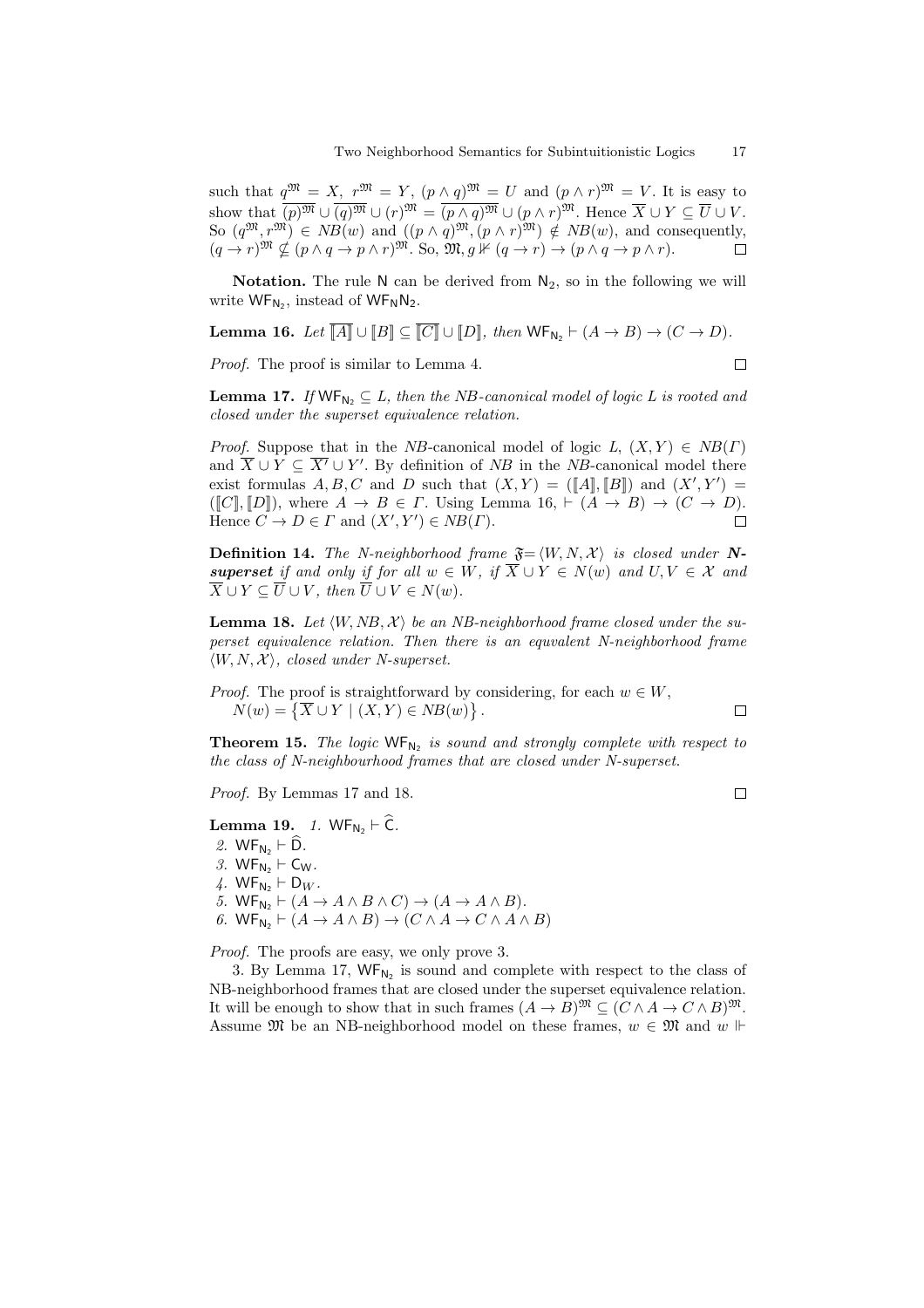$A \to B$ , then  $(A^{\mathfrak{M}}, B^{\mathfrak{M}}) \in NB(w)$ . On the other hand,  $\overline{(C \wedge A)^{\mathfrak{M}}} \cup (C \wedge B)^{\mathfrak{M}} =$  $\overline{(C)^\mathfrak{M}}\cup\overline{(A)^\mathfrak{M}}\cup(B)^\mathfrak{M}$  and so,  $\overline{(A)^\mathfrak{M}}\cup(B)^\mathfrak{M}\subseteq\overline{(C\wedge A)^\mathfrak{M}}\cup(C\wedge B)^\mathfrak{M}$ . Then by the superset equivalence relation condition of these frames  $((C \wedge A)^{\mathfrak{M}}, (C \wedge B)^{\mathfrak{M}}) \in$ *NB*(*w*), that is  $w \Vdash C \land A \to C \land B$ .  $\Box$ 

**Proposition 3.** *1.* WF $\hat{C} \vdash (A \rightarrow A \land B \land C) \rightarrow (A \rightarrow A \land B)$ . 2. WED  $\vdash (A \lor B \lor C \to A) \to (A \lor B \to A)$ . 3. WFC<sub>*W*</sub>  $\vdash$   $(A \rightarrow A \land B) \rightarrow (C \land A \rightarrow C \land A \land B)$ .

*Proof.* The proofs are easy.

 $\Box$ 

The logic  $WF\widehat{\mathbb{C}}\widehat{\mathbb{D}}$  is complete with respect to the class of NB-neighborhood frames that are closed under upset and downset [7], i.e. for all  $w \in W$ ,

(Upset) if  $(X, Y) \in NB(w)$  and  $Y \subseteq Z$  then  $(X, Z) \in NB(w)$ , (Downset) if  $(X, Y) \in NB(w)$  and  $Z \subseteq X$  then  $(Z, Y) \in NB(w)$ .

**Lemma 20.** WFC $\widehat{D} \nvDash (p \rightarrow q) \rightarrow (r \land p \rightarrow r \land q)$ .

*Proof.* Consider the rooted NB-neighborhood frame  $\mathfrak{F} = \langle W, NB, \mathcal{X} \rangle$  with,

 $W = \{w, v, g\},\$  $NB(v) = NB(q),$  $NB(w) = \{ (\{w, v\}, \{v, g\}), (\{w\}, \{v, g\}), (\{w\}, \{v\}), (\{w, v\}, \{v\}) \}$  $∪$  { $(X, Y) \in \mathcal{X}^2$  |  $X \subseteq Y$  }.

The frame  $\mathfrak F$  is closed under upset and downset. Then consider the valuation  $(p)^{\mathfrak{M}} = \{w, v\}$ ,  $(q)^{\mathfrak{M}} = \{v\}$  and  $(r)^{\mathfrak{M}} = \{w\}$ . With this valuation we can conclude,  $q \nvDash (p \rightarrow q) \rightarrow (r \land p \rightarrow r \land q)$ , since  $(p \rightarrow q)$ <sup>m</sup>,  $\nsubseteq (r \land p \rightarrow r \land q)$ <sup>m</sup>.  $\square$ 

Again, we list some relevant properties for NB-neighborhood frames:

### **Definition 15.**

*1.*  $\tilde{\mathbf{x}}$  *is quasi-reflexive iff for all*  $w \in W$ , *if*  $(X, Y) \in NB(w)$  *and*  $w \in X$ , *then*  $w \in Y$ .

2.  $\mathfrak{F}$  *is quasi-persistent iff for all*  $w \in W$ , *if*  $w \in X$  and  $X \in \mathcal{X}$ , then for all  $Y \in \mathcal{X}$ ,  $(Y, X) \in NB(w)$ .

*3.*  $\mathfrak{F}$  *is quasi-transitive iff for all*  $w \in W$ *, if*  $(X, Y) \in NB(w)$ *, then for all*  $C \in \mathcal{X}$ ,  $(C, \{v \mid (X, Y) \in NB(v)\}) \in NB(w)$ .

4.  $\mathfrak{F}$  *is pseudo-transitive iff for all*  $w \in W$ , *if*  $(X, Y) \in NB(w)$ , *then for all*  $C \in \mathcal{X}, (\{v \mid (Y, C) \in NB(v)\}, \{v \mid (X, C) \in NB(v)\}) \in NB(w).$ 

### **Lemma 21.**

- (a) The formula  $A \wedge (A \rightarrow B) \rightarrow B$  characterizes the class of rooted NB*neighborhood quasi-reflexive frames.*
- *(b) The formula*  $A \rightarrow (B \rightarrow A)$  *characterizes the class of rooted NB-neighborhood quasi-persistent frames.*
- *(c) The formula*  $(A \rightarrow B) \rightarrow (C \rightarrow (A \rightarrow B))$  *characterizes the class of rooted NB-neighborhood quasi-transitive frames.*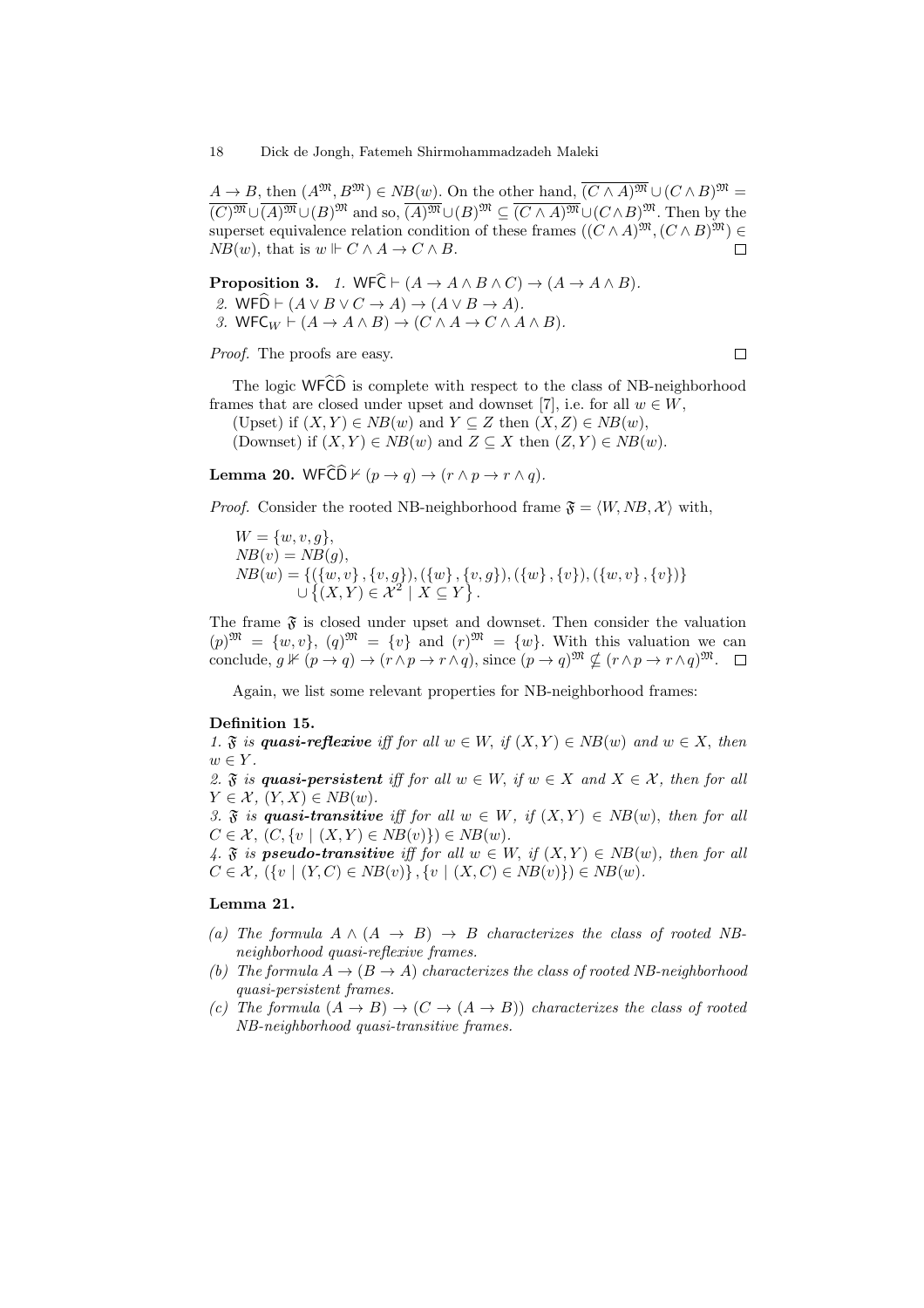*(c) The formula*  $(A \rightarrow B) \rightarrow ((B \rightarrow C) \rightarrow (A \rightarrow C))$  *characterizes the class of rooted NB-neighborhood pseudo-transitive frames.*

*Proof.* We only prove (b). The other cases are similar.

(b) Let  $\mathfrak{F}$  be quasi-persistent and  $\mathfrak{M} = \langle W, NB, \mathcal{X}, V \rangle$  be based on  $\mathfrak{F}$ . We have to prove for all  $w \in W$ ,  $(A^{\mathfrak{M}}, (B \to A)^{\mathfrak{M}}) \in NB(w)$ . For this purpose it is sufficient to show that  $A^{\mathfrak{M}} \subseteq (B \to A)^{\mathfrak{M}}$ . Let  $w \in W$  and  $w \in A^{\mathfrak{M}}$ . The frame is quasi-persistent, so by definition for all  $Y \in \mathcal{X}$ ,  $(Y, A^{\mathfrak{M}}) \in NB(w)$ and then  $(B^{\mathfrak{M}}, A^{\mathfrak{M}}) \in NB(w)$ . That is,  $w \Vdash B \to A$ . Hence, for all  $w \in W$ ,  $(A^{\mathfrak{M}}, (B \to A)^{\mathfrak{M}}) \in NB(w).$ 

For the other direction, suppose that  $\mathfrak{F} = \langle W, NB, \mathcal{X} \rangle$  is not quasi-persistent. Then there are  $X, Y \in \mathcal{X}$  and  $w \in X$  such that  $(Y, X) \notin N(w)$ . Consider the valuation such that,  $A^{\mathfrak{M}} = X$  and  $B^{\mathfrak{M}} = Y$ . Then  $w \Vdash A$  and  $w \nvDash B \rightarrow A$ , because  $(B^{\mathfrak{M}}, A^{\mathfrak{M}}) \notin NB(w)$ . So, we have  $A^{\mathfrak{M}} \nsubseteq (B \to A)^{\mathfrak{M}}$ . Then  $g \nVdash A \to$  $(B \to A)$  and hence  $\mathfrak{F} \nVdash A \to (B \to A)$ .  $\Box$ 

In the remainder of this section we will be interested in the following axiom schemas known as extensions of the basic logic F of Kripke frames [2].

- $(A \cap B)$   $A \wedge (A \rightarrow B) \rightarrow B$
- $(P_T)$   $A \rightarrow (B \rightarrow A)$
- $(C \rightarrow (A \rightarrow B) \rightarrow (C \rightarrow (A \rightarrow B))$
- $(T_2)$   $(A \rightarrow B) \rightarrow ((B \rightarrow C) \rightarrow (A \rightarrow C))$
- **Lemma 22.** *(a)* If WFR  $\subseteq L$ , then the NB-canonical model of logic L is rooted *and quasi-reflexive.*
- *(b)* If  $WFP_T \subseteq L$ , then the NB-canonical model of logic L is rooted and quasi*persistent.*
- *(c)* If  $WFT_1 \subseteq L$ , then the NB-canonical model of logic L is rooted and quasi*transitive.*
- *(d)* If  $WFT_2 \subseteq L$ , then the NB-canonical model of logic L is rooted and pseudo*transitive.*

*Proof.* We only prove (a). The other cases are similar.

(a) Suppose that in the *NB*-canonical model of logic  $L$ ,  $(X, Y) \in NB(\Gamma)$  and  $\Gamma \in X$ . By definition of *NB* in the *NB*-canonical model there exist formulas *A, B* such that  $(X, Y) = (\llbracket A \rrbracket, \llbracket B \rrbracket)$ , where  $A \rightarrow B \in \Gamma$  and  $A \in \Gamma$ . Hence  $A \wedge (A \rightarrow B) \in \Gamma$  and so, using  $(R), B \in \Gamma$ . Hence  $\Gamma \in [B] = Y$ .  $\Box$ 

### **6 Modal Companions**

In this section we clarify the connection with modal logic, specifically with classical modal logic and monotone modal logic. We consider the translation  $\Box$  from *L*, the language of propositional logic, to  $L_{\Box}$ , the language of modal propositional logic [2]. It is given by:

1. 
$$
p^{\perp} = p
$$
;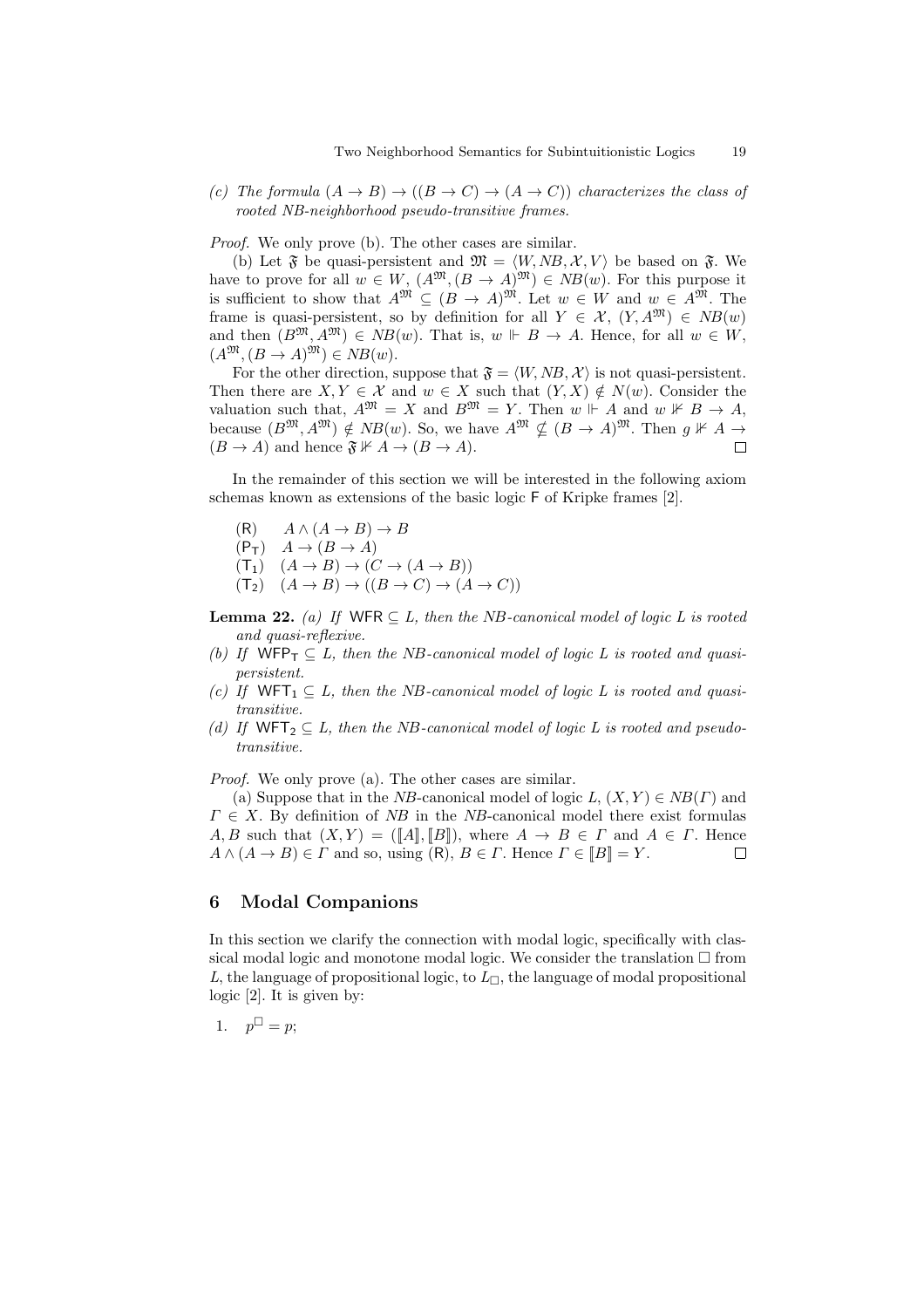- 2.  $(A \wedge B)^{\sqcup} = A^{\sqcup} \wedge B^{\sqcup}$ ;
- $(A \vee B)^{\sqcup} = A^{\sqcup} \vee B^{\sqcup};$
- 4.  $(A \rightarrow B)^{\sqcup} = \Box(A^{\sqcup} \rightarrow B^{\sqcup}).$

**Definition 16.** *A system of modal logic is classical iff it is closed under RE*  $\left(\frac{A \leftrightarrow B}{\Box A \leftrightarrow \Box B}\right) [1].$ 

E is the smallest classical modal logic. The logic EN extends E by adding the axiom scheme  $\Box$ T. Completeness holds for **EN** with respect neighborhood frames that contain the unit, i.e. for all  $w \in W$ ,  $W \in N(w)$  [1]. The clause for  $\Box A$  in the neighborhood models is:  $w \Vdash \Box A$  iff  $A^{\mathfrak{M}} \in N(w)$ .

**Definition 17.** *A system of modal logic is monotone iff it is closed under RM*  $\left(\frac{A\rightarrow B}{\Box A\rightarrow \Box B}\right)$  [3].

EM (M) is the smallest monotonic modal logic. Completeness holds for M with respect monotonic neighborhood frames, i.e. in  $\mathfrak{F} = \langle W, N \rangle$ , N is closed under superset [3].

We can interpret the neighborhood models in two ways. As an N-neighborhood model with  $\mathbb{H}_{\mathsf{WF}_{\mathsf{N}_2}}$  and as a modal model with  $\mathbb{H}_{\mathsf{M}}$ .

The N-neighborhood model  $\langle W, N, V \rangle$  is closed under N-superset if and only if the N-neighborhood frame  $\langle W, N \rangle$  is closed under N-superset. The logic  $W_{N_2}$ is sound and strongly complete with respect to the class of N-neighbourhood frames that are closed under N-superset (Theorem 15).

**Lemma 23.** Let  $\mathfrak{M} = \langle W, N, V \rangle$  be an N-neighborhood model closed under N*superset. Then for all*  $w \in W$ ,

$$
\mathfrak{M}, w \Vdash_{\mathsf{WF}_{\mathsf{N}_2}} A \quad \text{iff} \quad \mathfrak{M}, w \Vdash_{\mathsf{M}} A^{\sqcup}.
$$

*Proof.* The proof is by induction on *A*. The atomic case holds by induction and the conjunction and disjunction cases are easy. We only check the implication case. So let  $A = C \rightarrow D$ , then

$$
\mathfrak{M}, w \Vdash_{\mathsf{WF}_{\mathsf{N}_2}} C \to D \iff \{v \mid v \nVdash_{\mathsf{WF}_{\mathsf{N}_2}} C\} \cup \{v \mid v \Vdash_{\mathsf{WF}_{\mathsf{N}_2}} D\} \in N(w)
$$
\n(by induction hypothesis)  $\iff$  
$$
\{v \mid v \nVdash_{\mathsf{M}} C^{\Box}\} \cup \{v \mid v \Vdash_{\mathsf{M}} D^{\Box}\} \in N(w)
$$
\n
$$
\iff \{v \mid v \Vdash_{\mathsf{M}} \neg C^{\Box}\} \cup \{v \mid v \Vdash_{\mathsf{M}} D^{\Box}\} \in N(w)
$$
\n
$$
\iff \{v \mid v \Vdash_{\mathsf{M}} \neg C^{\Box} \vee D^{\Box}\} \in N(w)
$$
\n
$$
\iff \mathfrak{M}, w \Vdash_{\mathsf{M}} \Box (\neg C^{\Box} \vee D^{\Box})
$$
\n
$$
\iff \mathfrak{M}, w \Vdash_{\mathsf{M}} (C \to D)^{\Box}.
$$

**Theorem 16.** *For all formulas A,*

$$
\vdash_{\mathsf{WF}_{\mathsf{N}_2}} A \quad \text{iff} \quad \vdash_{\mathsf{M}} A^{\sqcup}.
$$

 $\Box$ 

*Proof.* By Lemma 23.

The classical modal logic EC extends E by adding the axiom scheme ( $\Box A \wedge \Box B$ )  $\Box B) \rightarrow \Box(A \land B)$ . Completeness holds for **EC** with respect to the class of neighborhood frames that are closed under intersection.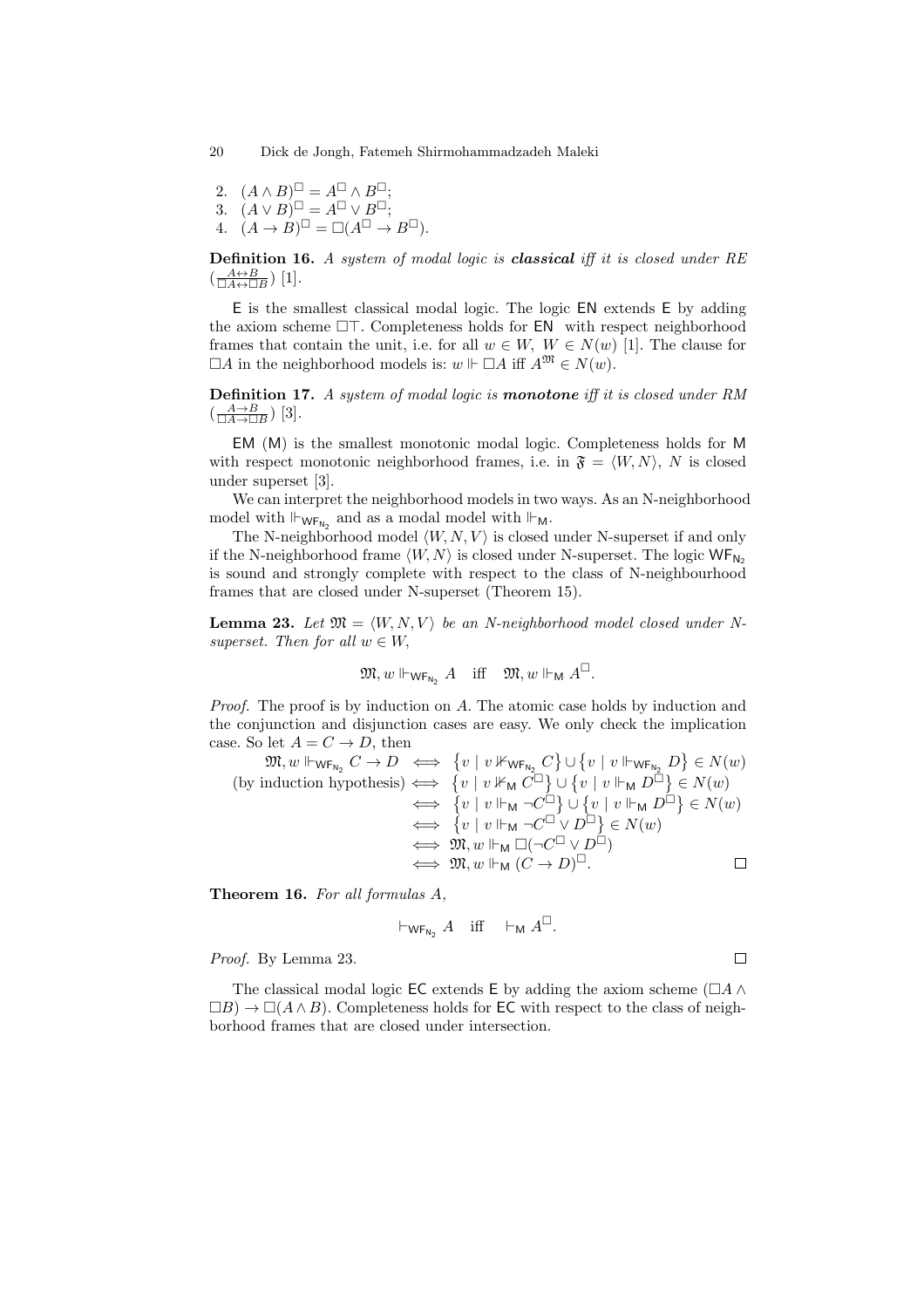**Definition 18.** *The NB-neighborhood frame*  $\mathfrak{F} = \langle W, NB, \mathcal{X} \rangle$  *is closed under* NB*intersection if and only if for all*  $w \in W$ *, if*  $(X, Y) \in N(w)$  *and*  $(X, Z) \in$  $NB(w)$  *then*  $(X, Y \cap Z) \in NB(w)$ *.* 

**Theorem 17.** *The logic* WFC *is sound and strongly complete with respect to the class of NB-neighborhood frames that are closed under NB-intersection.*

*Proof.* The proof can be found in [7].

 $\Box$ 

The next result readily follows.

**Theorem 18.** *The logic* WF<sub>N</sub>C *is sound and strongly complete with respect to the class of NB-neighborhood frames that are closed under NB-intersection and equivalence relation.*

**Lemma 24.** Let  $\langle W, NB, \mathcal{X} \rangle$  be an NB-neighborhood frame closed under equiv*alence relation and NB-intersection. Then there is an equivalent N-neighborhood frame*  $\langle W, N, \mathcal{X} \rangle$ , closed under N-intersection.

*Proof.* The proof is straightforward by considering, for each  $w \in W$ ,  $N(w) = \{ \overline{X} \cup Y \mid (X, Y) \in NB(w) \}.$ 

**Theorem 19.** *The logic* WF<sub>N</sub>C *is sound and strongly complete with respect to the class of N-neighborhood frames that are closed under N-intersection.*

*Proof.* By Theorem 18 and Lemma 24.

**Theorem 20.** *For all formulas A,*

 $\vdash_{\mathsf{W}\mathsf{F}_{\mathsf{N}}\mathsf{C}} A$  iff  $\vdash_{\mathsf{ENC}} A^{\sqcup}$ .

*Proof.* By Theorem 19 and Lemma 23.

The logic K is the smallest normal, or Kripkean, modal logic. Corsi in [2] showed that the modal companion of subintuitionistic logic F is the logic K.

**Lemma 25.** *The logic* MCN *equals the logic* K [6]*.*

Completeness holds for K with respect to the class of augmented neighborhood frames, i.e. closed under superset and containes its core provided for all  $w \in W$ ,  $\bigcap_{X \in N(w)} X \in N(w)$ .

**Theorem 21.** *The logic* WF<sub>N<sub>2</sub></sub>C *is sound and strongly complete with respect to the class of N-neighborhood frames that are closed under N-superset and Nintersection.*

*Proof.* By Theorems 9 and 15.

**Theorem 22.** *For all formulas A,*

 $\vdash_{\mathsf{WF}_{\mathsf{N}_2} \mathsf{C}} A$  iff  $\vdash_{\mathsf{K}} A^{\sqcup}.$ 

*Proof.* By Theorem 21 and Lemma 23.

Corollary 3. *The logic* WF<sub>N<sub>2</sub></sub>C *equals the logic* F.

 $\Box$ 

 $\Box$ 

 $\Box$ 

 $\Box$ 

 $\Box$